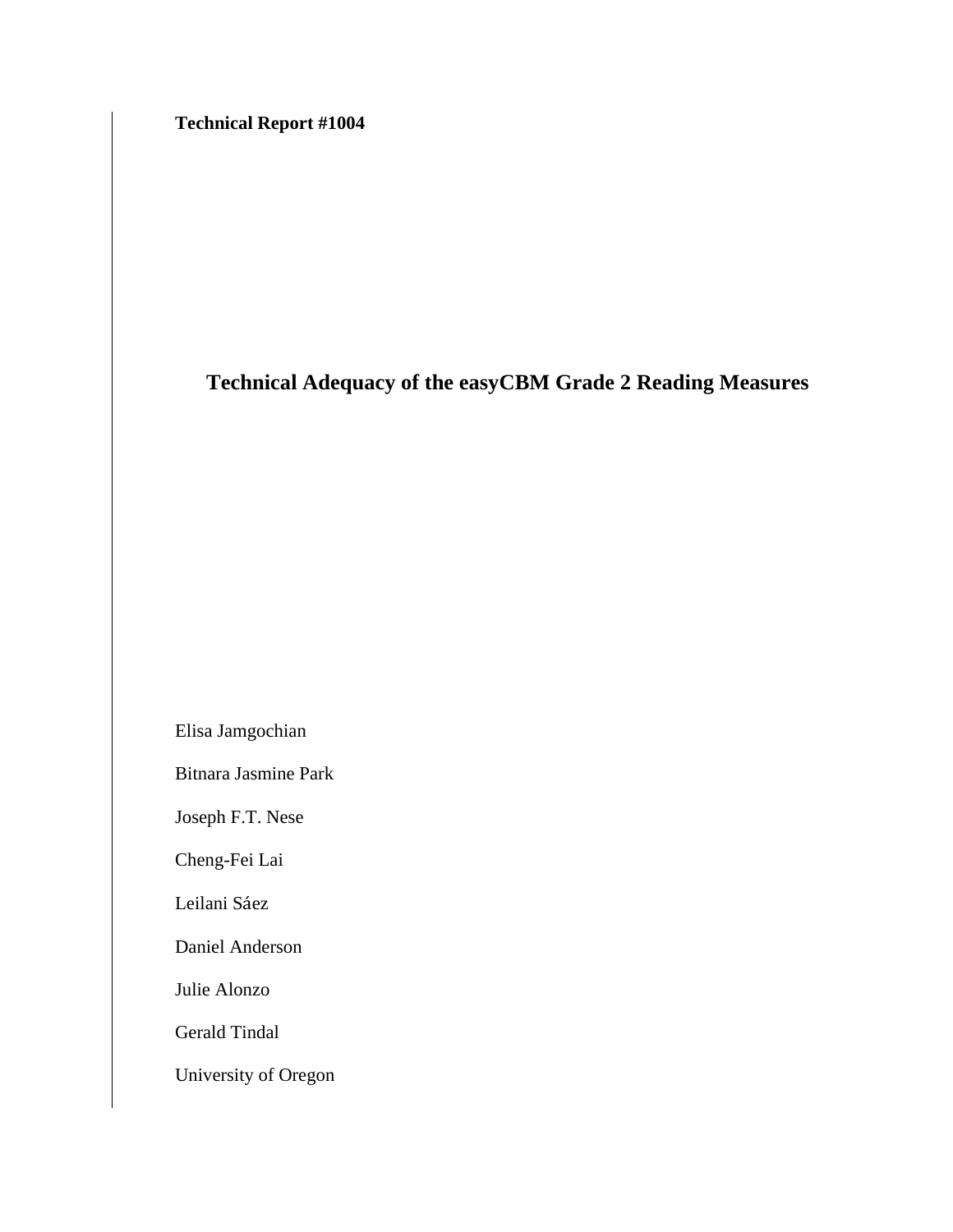

Published by

Behavioral Research and Teaching University of Oregon • 175 Education 5262 University of Oregon • Eugene, OR 97403-5262 Phone: 541-346-3535 • Fax: 541-346-5689 http://brt.uoregon.edu

Note: Funds for the data set used to generate this report come from a federal grant awarded to the UO from the Institute for Education Sciences, U.S. Department of Education: *Postdoctoral Fellowships on Progress Monitoring in Reading and Math* (Award #R305B080004 funded from 2008‐2012).

Support for this work was also provided by the Center on Teaching and Learning (CTL) and Behavioral Research and Teaching (BRT), College of Education at the University of Oregon.

Copyright © 2010. Behavioral Research and Teaching. All rights reserved. This publication, or parts thereof, may not be used or reproduced in any manner without written permission.

The University of Oregon is committed to the policy that all persons shall have equal access to its programs, facilities, and employment without regard to race, color, creed, religion, national origin, sex, age, marital status, disability, public assistance status, veteran status, or sexual orientation. This document is available in alternative formats upon request.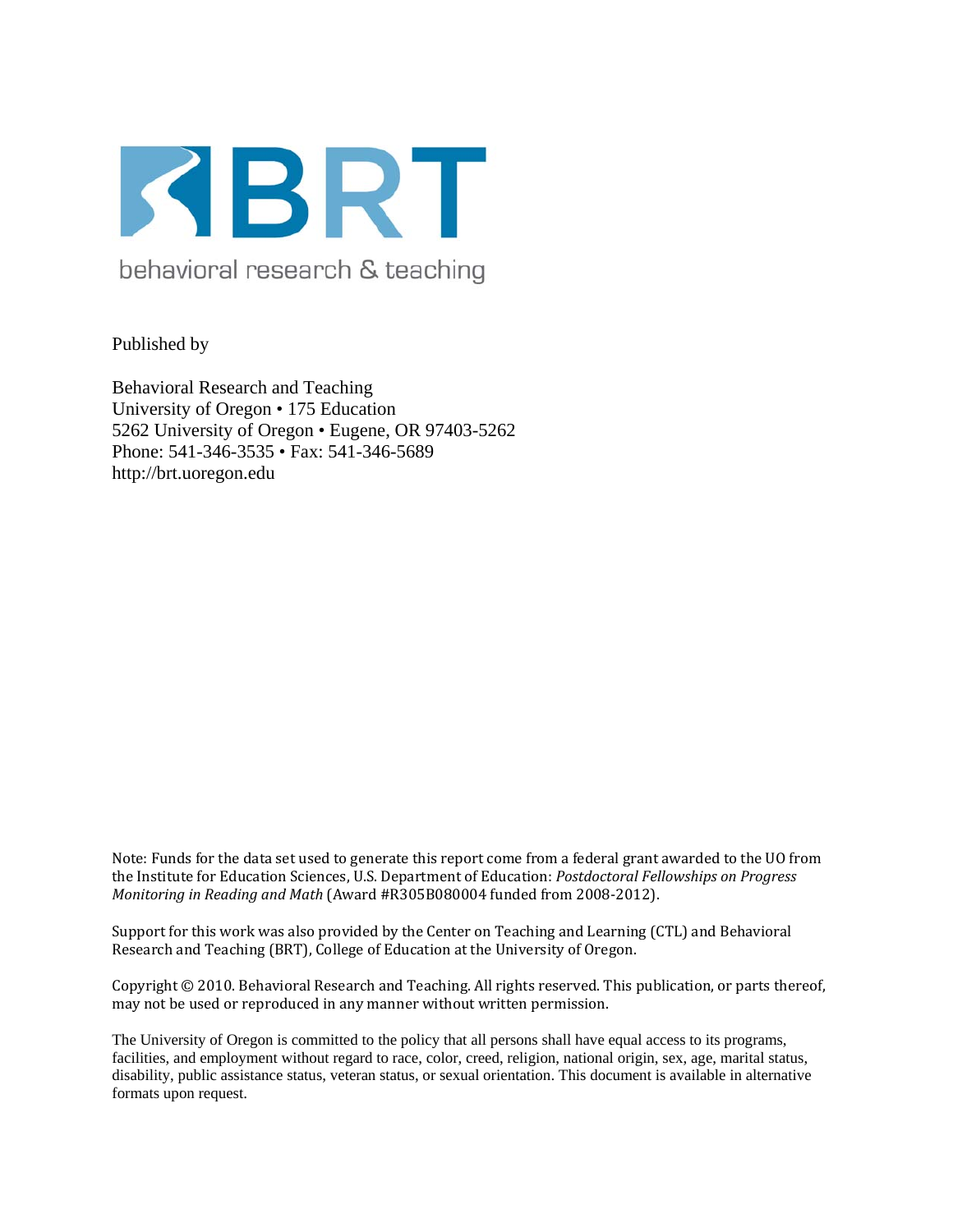## **Abstract**

In this technical report, we provide reliability and validity evidence for the easyCBM® Reading measures for grade 2 (word and passage reading fluency and multiple choice reading comprehension). Evidence for reliability includes internal consistency and item invariance. Evidence for validity includes concurrent, predictive, and construct validities for performance level scores, as well as slope of improvement. Reliability of alternate forms and content validity were analyzed previously (references to previous technical reports are provided). Internal consistency, split-half reliability, and reliability of growth slopes were moderate. For concurrent and predictive validities, multiple choice reading comprehension was a better predictor of SAT-10 scores than either word or passage reading fluency. Construct validity was supported by strong model fit indices. Overall, predictive validity coefficients for all students on all measures were positive and low.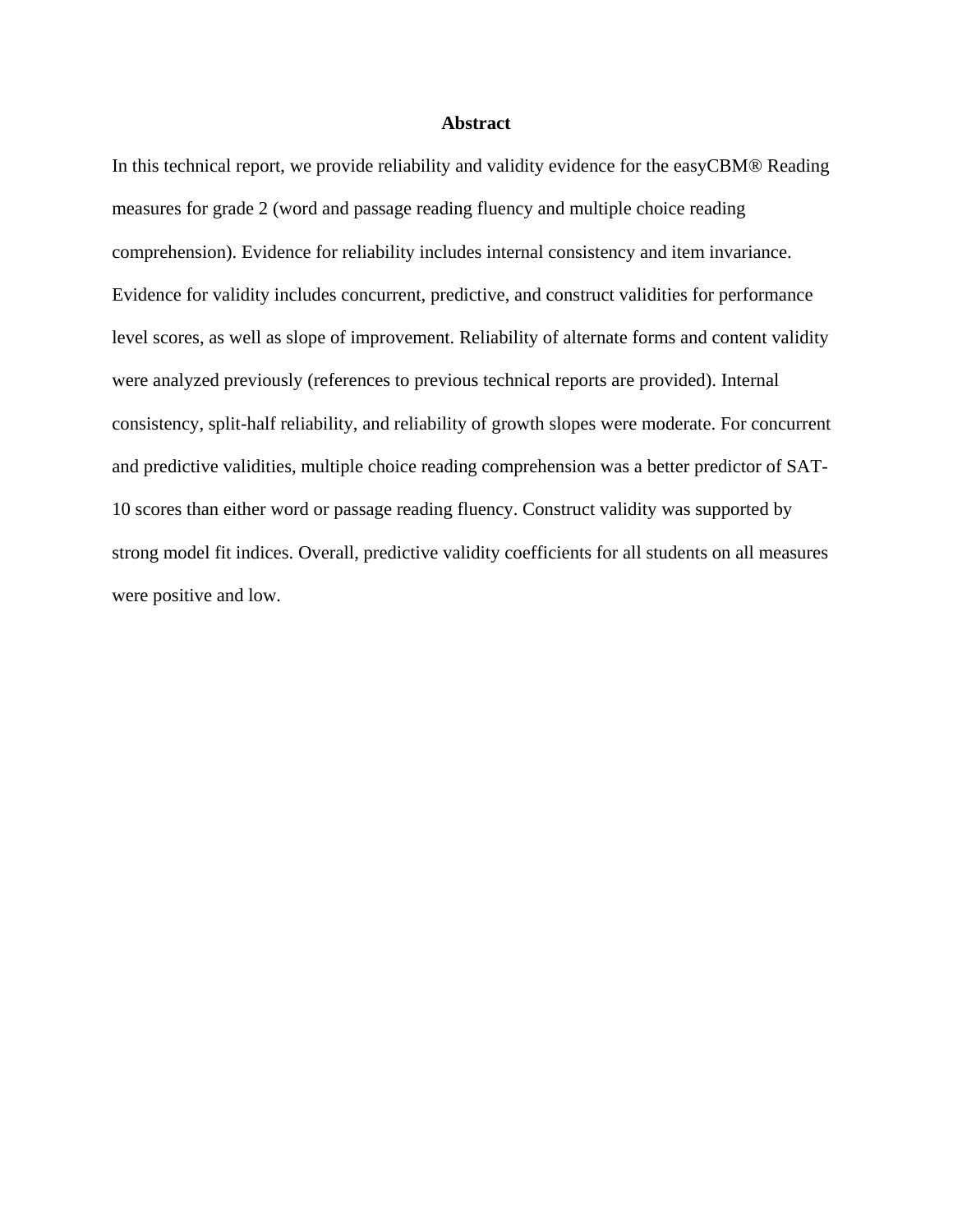## **Technical Adequacy of the easyCBM® Grade 2 Reading Measures**

Progress monitoring assessments are a key component of many school improvement efforts, including the Response to Intervention (RTI) approach to meeting students' academic needs. In an RTI approach, teachers first administer a screening or benchmarking assessment to identify students who need supplemental interventions to meet grade‐level expectations, then use a series of progress monitoring measures to evaluate the effectiveness of the interventions they are using with the students. When students fail to show expected levels of progress (as indicated by 'flat line scores' or little improvement on repeated measures over time), teachers use this information to help them make instructional modifications with the goal of finding an intervention or combination of instructional approaches that will enable each student to make adequate progress toward achieving grade level proficiency and content standards. In such a system, it is critical to have reliable measures that assess the target construct and are sensitive enough to detect improvement in skill over short periods of time.

## **Conceptual Framework: CurriculumBased Measurement and Progress Monitoring**

Curriculum‐based measurement (CBM), long a bastion of special education, is gaining support among general education teachers seeking a way to monitor the progress their students are making toward achieving grade‐level proficiency in key skill and content areas. While reading in particular has received a great deal of attention in the CBM literature, a growing body of work is beginning to appear in the area of mathematics CBM.

By definition, CBM is a formative assessment approach. By sampling skills related to the curricular content covered in a given year of instruction yet not specifically associated with a particular textbook, CBMs provide teachers with a snapshot of their students'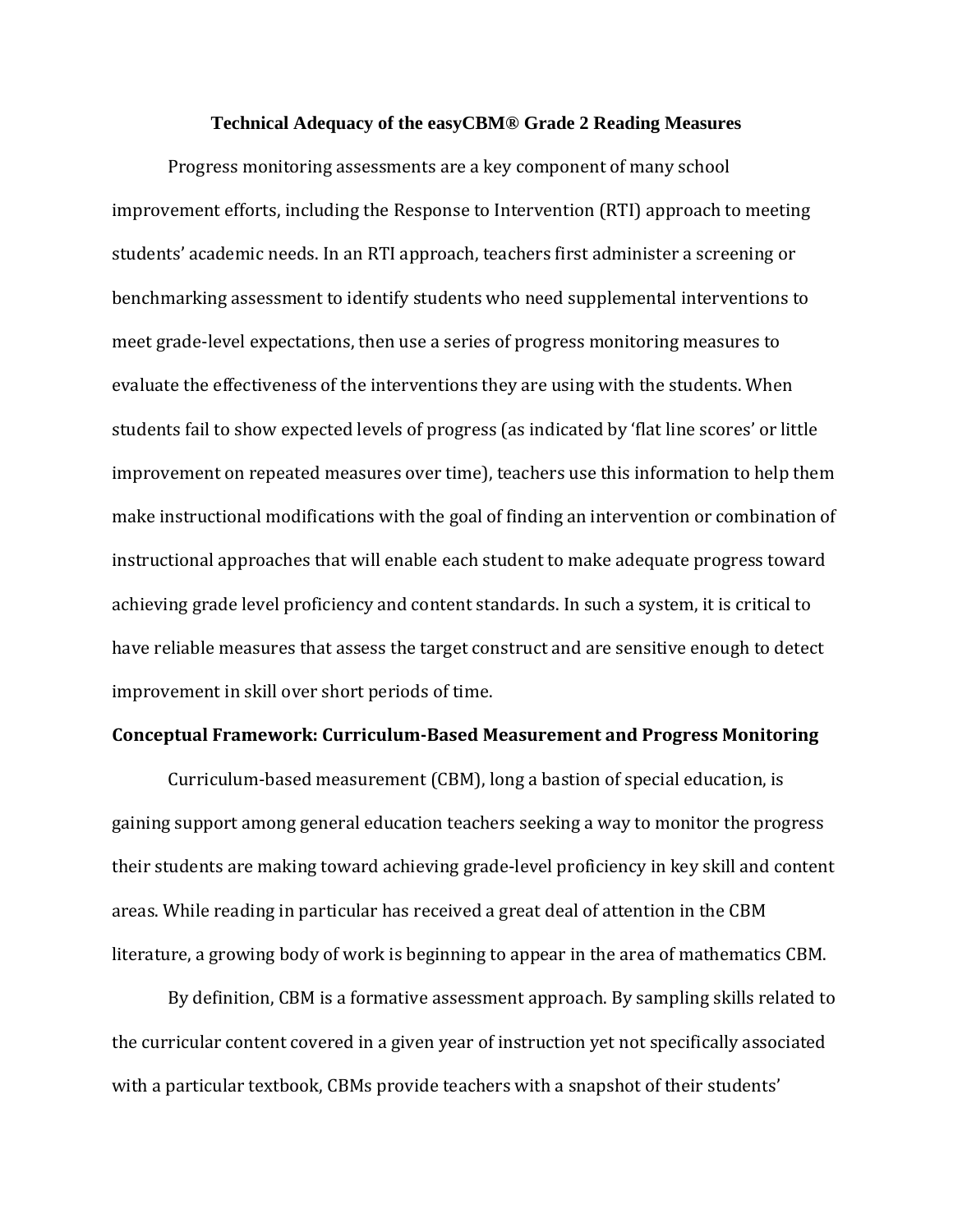current level of proficiency in a particular content area as well as a mechanism for tracking the progress students make in gaining desired academic skills throughout the year. Historically, CBMs have been very brief individually administered measures (Deno, 2003; Good, Gruba, & Kaminski, 2002), yet they are not limited to the 'one minute timed probes' that many people associate them with.

In one of the early definitions of curriculum-based measurement (CBM), Deno (1987) stated that "the term curriculum‐based assessment, generally refers to any approach that uses direct observation and recording of a student's performance in the local school curriculum as a basis for gathering information to make instructional decisions…The term curriculum‐based measurement refers to a specific set of procedures created through a research and development program … and grew out of the *DataBased Program Modification* system developed by Deno and Mirkin (1977)" (p. 41). He noted that CBM is distinct from many teacher‐made classroom assessments in two important respects: (a) the procedures reflect technically adequate measures ("they possess reliability and validity to a degree that equals or exceeds that of most achievement tests" (p. 41), and (b) "growth is described by an increasing score on a standard, or constant task. The most common application of CBM requires that a student's performance in each curriculum area be measured on a single global task repeatedly across time" (p. 41).

In the three decades since Deno and his colleagues introduced CBM, *progress monitoring probes,* as they have come to be called, have increased in popularity, and they are now a regular part of many schools' educational programs (Alonzo, Tindal, & Ketterlin‐ Geller, & 2006). However, CBMs – even those widely used across the United States – often lack the psychometric properties expected of modern technically-adequate assessments.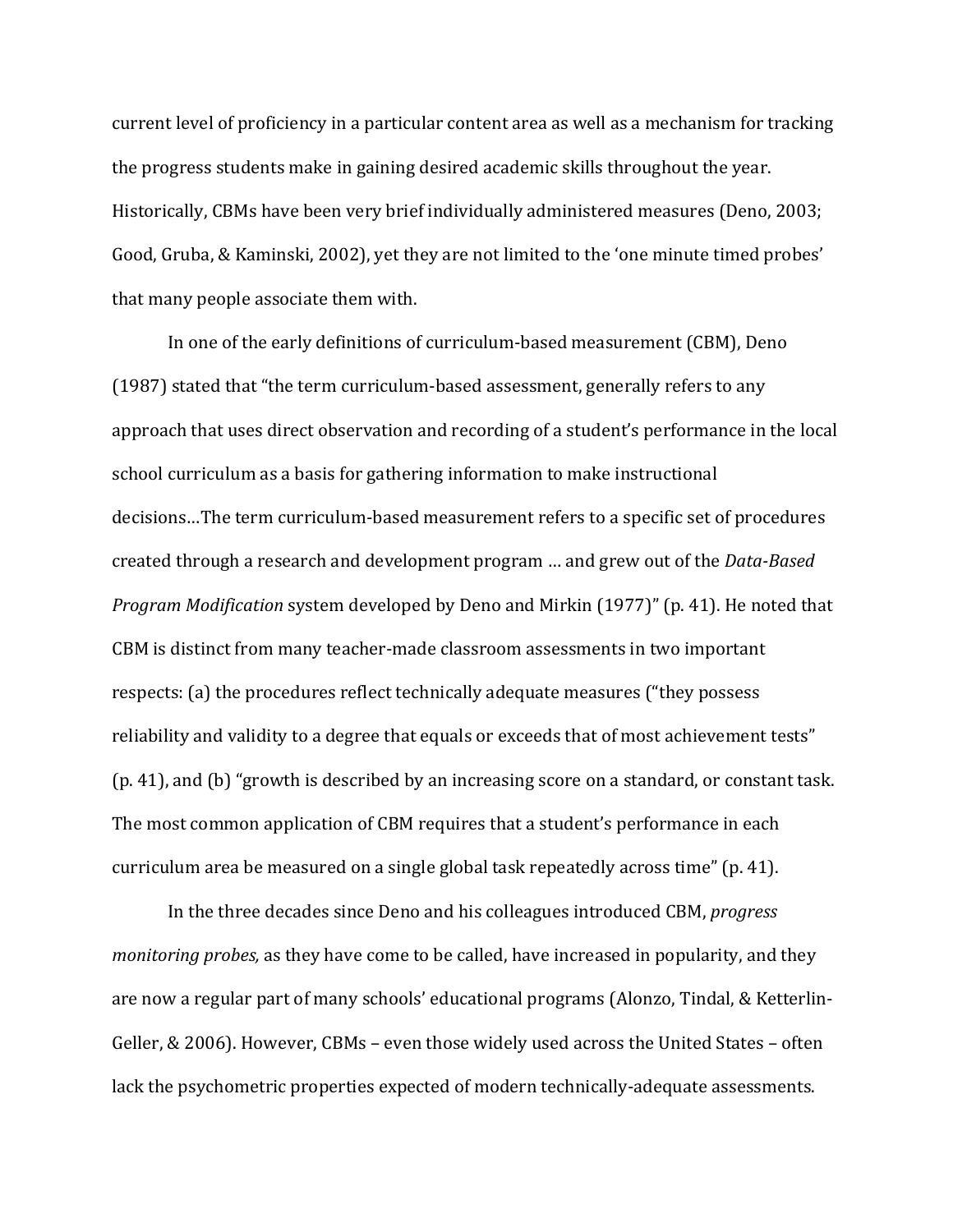Although the precision of instrument development has advanced tremendously in the past 30 years with the advent of more sophisticated statistical techniques for analyzing tests on an item by item basis rather than relying exclusively on comparisons of means and standard deviations to evaluate comparability of alternate forms, the world of CBMs has not always kept pace with these statistical advances.

A key feature of assessments designed for progress monitoring is that alternate forms must be as equivalent as possible to allow meaningful interpretation of student performance data across time. Without such cross‐form equivalence, changes in scores from one testing session to the next are difficult to attribute to changes in student skill or knowledge. Improvements in student scores may, in fact, be an artifact of the second form of the assessment being easier than the form that was administered first. The advent of more sophisticated data analysis techniques (such as the Rasch modeling used in the development of the easyCBM® progress monitoring and benchmarking assessments) have made it possible to increase the precision with which we develop and evaluate the quality of assessment tools.

In this technical report, we provide the results of a series of studies to evaluate the technical adequacy of the easyCBM® progress monitoring assessments in reading, designed for use with students in Grade 2. This assessment system was developed to be used by educators interested in monitoring the progress their students make in the area of acquiring skills in the constructs of oral reading fluency and comprehension. Additional technical reports report the results of similar studies of the easyCBM® assessments in mathematics (Anderson et al, 2010; Nese et al., 2010) and in reading with a focus on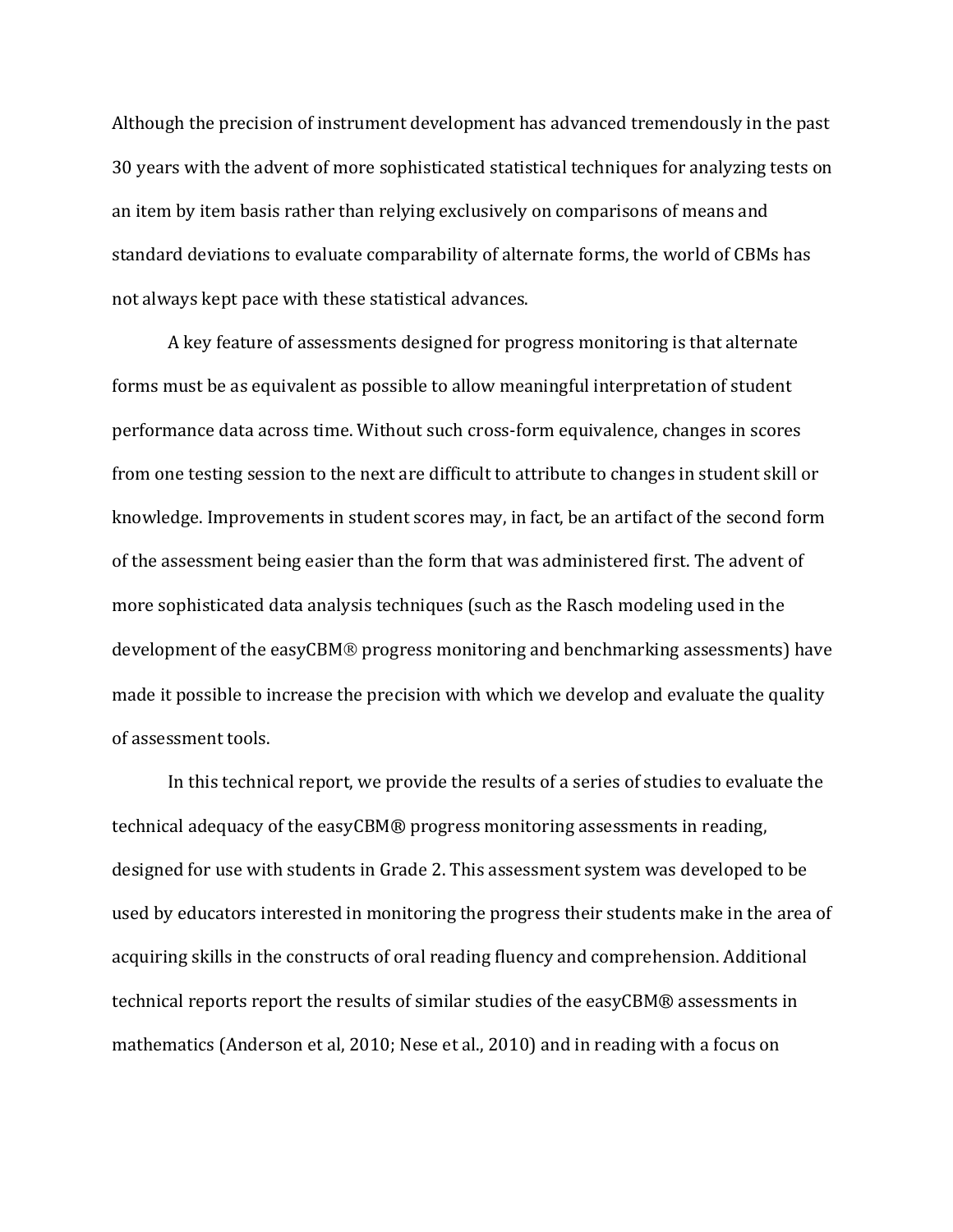Kindergarten and first grade measures (Lai et al., 2010) and grade three through eight measures (Saéz et al., 2010).

## **The easyCBM® Progress Monitoring Assessments**

The online easyCBM® progress monitoring assessment system, launched in September 2006 as part of a Model Demonstration Center on Progress Monitoring, was funded by the Office of Special Education Programs (OSEP). At the time this technical report was published, there were 111,977 teachers with easyCBM® accounts, representing schools and districts spread across every state in the country. During the 2008‐2009 school year, the system had an average of 305 new accounts registered each week, and the popularity of the system continues to grow. In the month of October 2010, alone, 11,885 new teachers registered for accounts. The online assessment system provides both universal screener assessments for fall, winter, and spring administration and multiple alternate forms of a variety of progress monitoring measures designed for use in K‐8 school settings.

As part of state funding for Response to Intervention (RTI), states need technically adequate measures for monitoring progress. Given the increasing popularity of the easyCBM® online assessment system, it is imperative that a thorough analysis of the measures' technical adequacy be conducted and the results shared with research and practitioner communities. This technical report addresses that need directly, providing the results of a series of studies examining the technical adequacy of the 2009 / 2010 version of the easyCBM® assessments in reading.

## **Methods**

In this section, we describe the setting and subjects, measures, and data analysis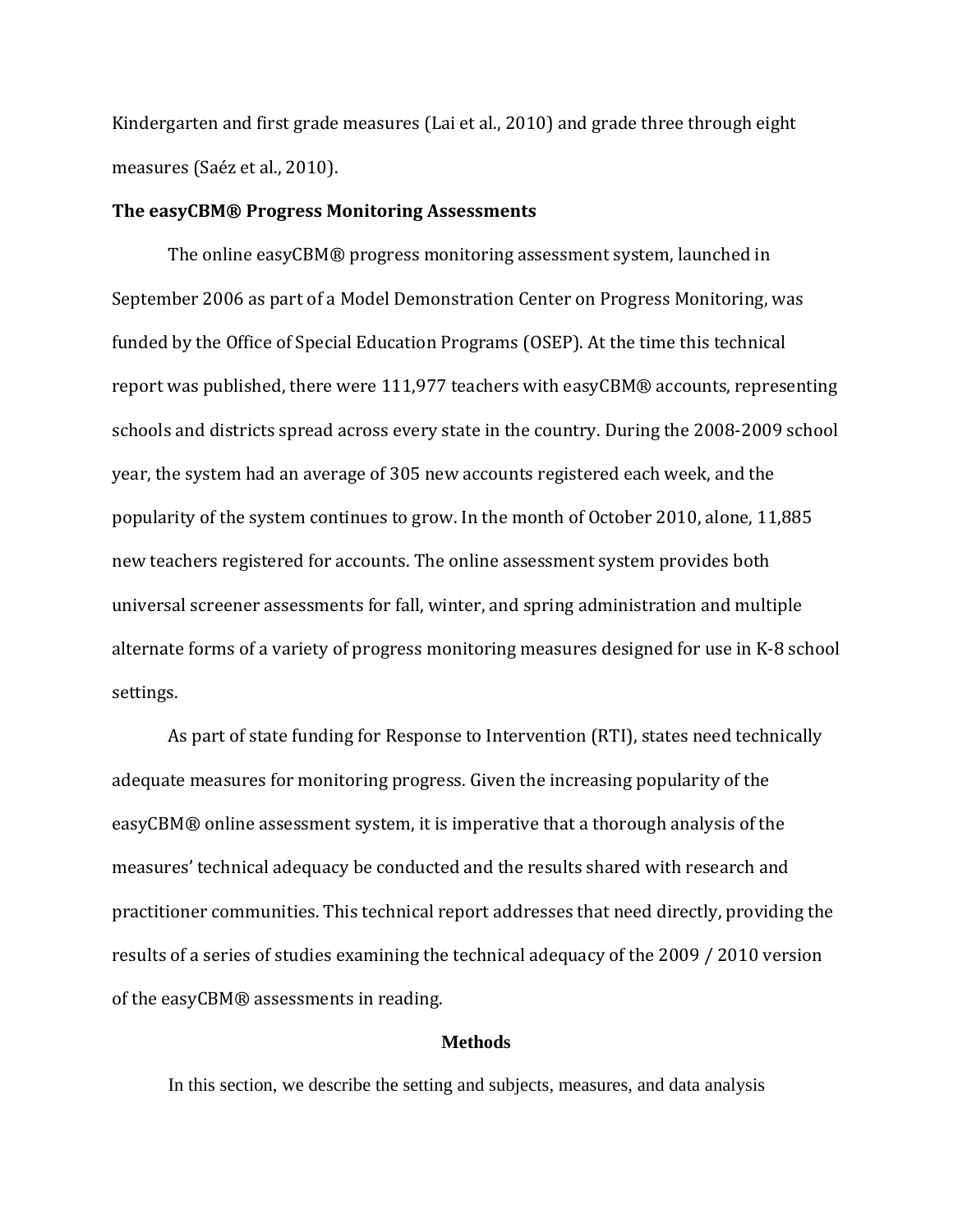procedures.

## **Setting and Subjects**

The data were gathered during the 2009-2010 school year from 71 schools in three districts in the Pacific Northwest. All students in attendance at the schools during the assessment period participated in the testing. The second grade word reading fluency (WRF) sample ranged from 2,154-2207 students (Fall – Spring), the passage reading fluency (PRF) sample ranged from 2,205-2,236 students, and the multiple choice reading comprehension (MCRC) sample ranged from 2,144-2301 students; 205 students took the SAT-10. Approximately 49% of the sample was female. No other demographic data were available for the grade two sample.

## **Measures**

Assessment data used in this study included scores from the fall, winter, and spring administrations of the easyCBM® reading measures for grade 2 and scores from the SAT-10.

**easyCBM**® **word reading fluency (WRF).** Students are shown a piece of paper with a variety of decodable and sight-words arranged in a table. They are instructed to read the words aloud, moving left to right and then down the rows. Errors and skipped words are counted as incorrect while self-corrections and words read correctly are counted as correct. The student receives one point for every correct response and has 60 seconds to complete the measure.

**easyCBM**® **passage reading fluency (PRF).** On the passage reading fluency measure, students are given 60 seconds to read aloud a short (approximately 250 word) narrative passage presented to them on a single side of a sheet of paper. Assessors follow along on their own test protocol, marking as errors any words skipped or read incorrectly. If a student pauses more than three seconds on a word, the assessor supplies the word and marks it as incorrect. As in the other measures, self-corrections are counted as correct. The passages used are written to be at middle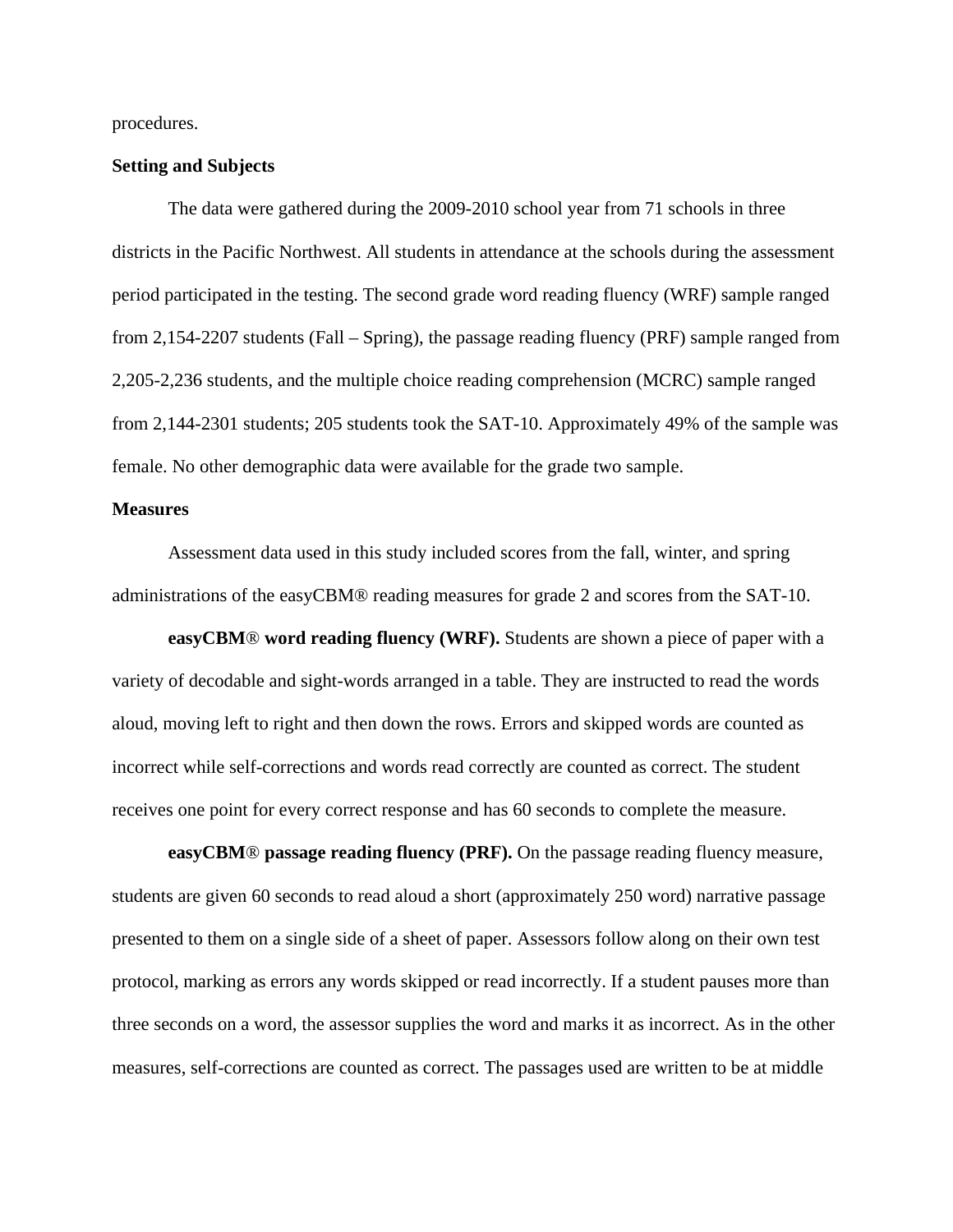of the year reading level for each grade. The score, total words read correctly, is calculated by subtracting the number of errors from the total words read in one minute.

 **easyCBM**® **Multiple-choice reading comprehension (MCRC).** Unlike the other measures, the reading comprehension measures on easyCBM® are designed for computer-based administration in a group setting. Students first read an original work of narrative fiction, approximately 900 words long, and then answer 12 multiple choice questions based on the story. The questions sample literal, inferential, and evaluative comprehension. Each question is comprised of the question stem and three possible answers: the correct answer and two incorrect but plausible distractors. A total of 12 points are possible for the  $2<sup>nd</sup>$  grade measure; students earn one point for every question they answer correctly. Questions to which students do not respond are counted as incorrect.

**SAT-10 Reading.** The SAT-10 Reading assessment contains subtests for phonemic awareness, decoding, phonics, vocabulary, and comprehension of literary, informational, and functional text.

## **Data Analysis Procedures**

**Reliablity.** Reliability of alternate forms was analyzed previously (see below for references). Procedures for analyzing the reliability of performance level scores and growth slopes are discussed below.

*Alternate forms.* For information about the development of alternate forms for word and passage reading fluency, please see *The development of word and passage reading fluency measures in a progress monitoring assessment system* (Technical Report No. 41; Alonzo, Liu, & Tindal [2007]). For information about the development of MCRC alternate forms, please see *Examining the technical adequacy of second-grade reading comprehension measures in a*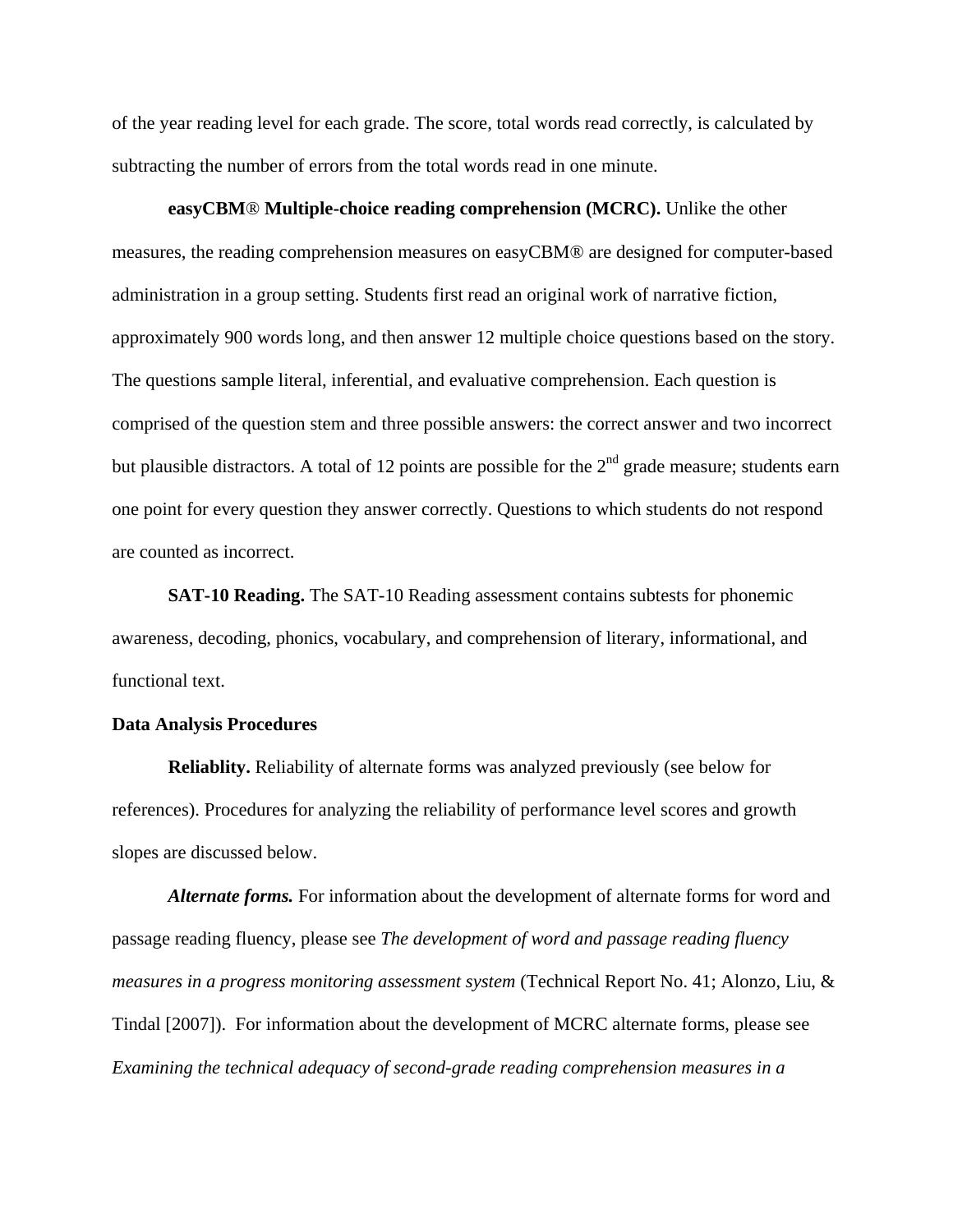*progress monitoring assessment system* (Technical Report No. 0808; Alonzo, Liu, & Tindal [2008]).

*Reliability of performance level score***.** Reliability was evaluated for the MCRC measure only. (No item-level data were available for the WRF and PRF subtests). Cronbach's alpha and split-half reliability were calculated using SPSS. Listwise deletion was specified to remove missing variables in the analysis.

*Reliability of slope***.** A two-level hierarchical linear growth model represented student reading growth within one academic year, with *time* at level-1 and *student* at level-2. The easyCBM® reading measures were collected in a multiple-time-point design during the fall, winter, and spring, and were used as the criterion variable. Each student's reading growth was represented by an individual growth trajectory over time. Analyses were separated by quartile based on fall easyCBM® measure (PRF or MCRC), in effect conditioning the results on fall score status. The fixed and random effects for the intercept and slope and the reliability of the growth estimates were reported. The growth reliability of the growth estimates was defined as the ratio between the level-2 variance component and the sum of the level-2 and level-1 components, with the latter divided by the number of students within that particular group (Raudenbush & Bryk*,* 2002). All analyses were conducted using *R*, the free online statistical software (R Development Core Team, 2010).

**Validity of performance level score.** Analyses of content, concurrent, predictive, and construct validities are discussed below.

*Content validity***.** For information regarding the content development and validity of the easyCBM® reading measures, see technical reports on Word and Passage Reading Fluency (Alonzo & Tindal, 2007); and Reading Comprehension (Alonzo, Liu, & Tindal, 2007).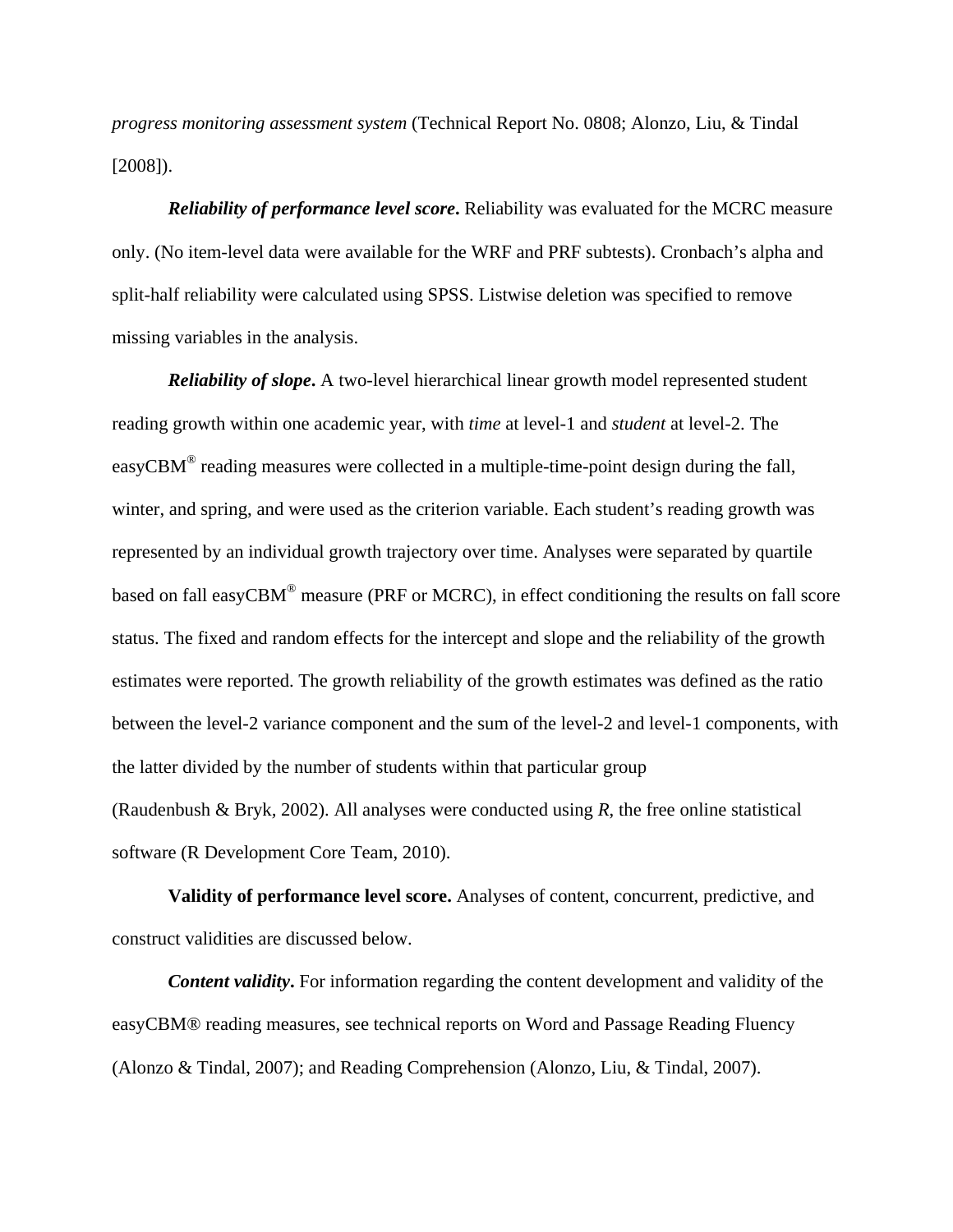*Concurrent validity***.** Concurrent validity was examined two ways. First, correlations between the Spring easyCBM® scores and the SAT-10 standard score were calculated. Next, a regression analysis was conducted using the Spring easyCBM® measures and an outcome measure (SAT-10). Total scores were used for the easyCBM® measures and standard scores were used for SAT-10. Pairwise deletion was specified to remove missing variables in the analyses.

*Predictive validity*. Predictive validity was examined in a number of ways. First, correlations between the Fall and Winter measures were calculated. Next, regression analyses were conducted to analyze the predictive validity of the Fall and Winter easyCBM® reading measures individually and combined by season. Total scores were used for the easyCBM® measures and standard scores were used for SAT-10 (outcome measure). Pairwise deletion was specified to remove missing variables in the analyses.

*Construct validity***.** Confirmatory factor analysis was used to investigate the construct validity of the easyCBM® reading measures. Correlation coefficients were calculated between each of the easyCBM® measures at each time point (Fall, Winter, Spring) and the SAT-10 using SPSS. A hypothesized 3-factor model, PRF, WRF, and MCRC, was analyzed using Mplus (Muthen & Muthen, 2002; Figure 1). Because of the structure of the available data, total scores were used for PRF and WRF, and item-level scores were used for MCRC. Model fit indices (Comparative Fit Index [CFI], Tucker-Lewis Index [TLI], and Root Mean Square Error of Approximation [RMSEA]) are reported in Table 33.

**Predictive validity of the slope.** We examined students' rate of growth (slope) in a year using a two-level hierarchical linear growth model (HLM; Raudenbush & Bryk, 2002). The level-1 model was represented by time and with the level-2 model by student. The easyCBM®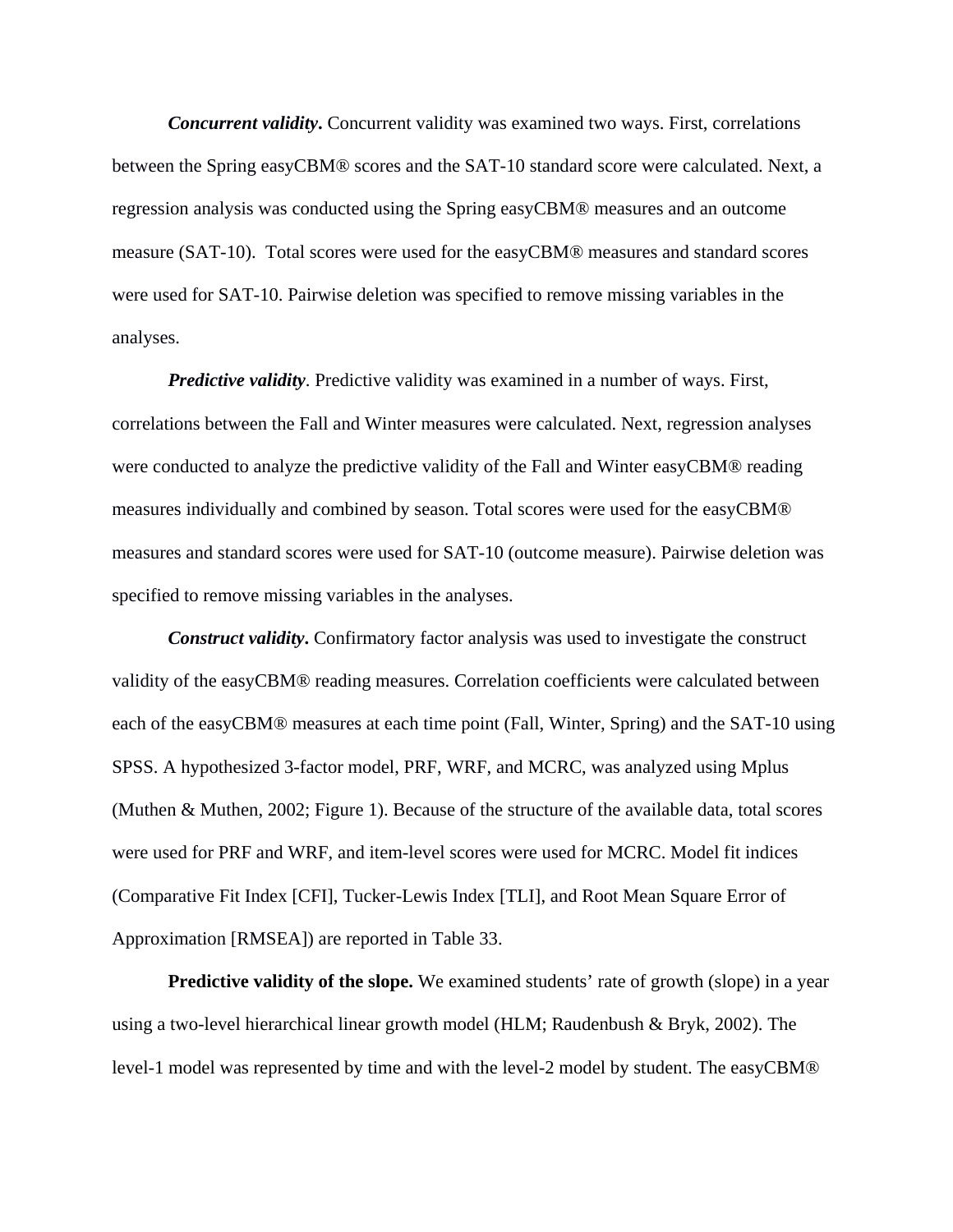reading scores at Fall, Winter, and Spring were used as the dependent variable. The level-2 residuals from the final model were correlated with students' performance scores on the SAT-10.

## **Results**

 To aid in interpretation, we present the results of each of our different analyses separately.

## **Reliability**

 In this section, we report the reliability of the grade 2 easyCBM® reading measures (WRF, PRF, and MCRC). Reliability of alternate forms can be found in previous technical reports, referenced below. Reliability of performance level score was evaluated for the MCRC measure only, and reliability of the growth slope was analyzed for all three subtests.

*Alternate forms.* (See technical reports on the development of WRF and PRF [Alonzo, Liu, & Tindal, 2007] and MCRC [Alonzo, Liu, & Tindal, 2008]).

*Reliability of performance level score***.** Data for this analysis included scores from the MCRC measure only. There are 12 items on the grade 2 version of this assessment. The sample size ranged from 1,696 in Fall to 2,039 in Spring. The mean ranged from  $6.70$  (*SD* = 2.72) in Fall to 9.11 ( $SD = 2.58$ ) in Spring. (See table 1 for descriptive statistics). Across the three time points (Fall, Winter, Spring), Cronbach's alpha ranged from .679 to .748 (Table 2).

Split-half reliability coefficients were calculated by comparing the first 6 items of the MCRC measure to the last 6 items. Across the three time points, the correlation between forms ranged from .499 to .599. (See tables 3 - 5).

*Reliability of growth slope***.** For the grade 2 word reading fluency (WRF) measure, the reliability of the growth slope for the students in the first quartile was .77, the reliability for students in the second quartile was .61, the reliability for students in the third quartile was .60,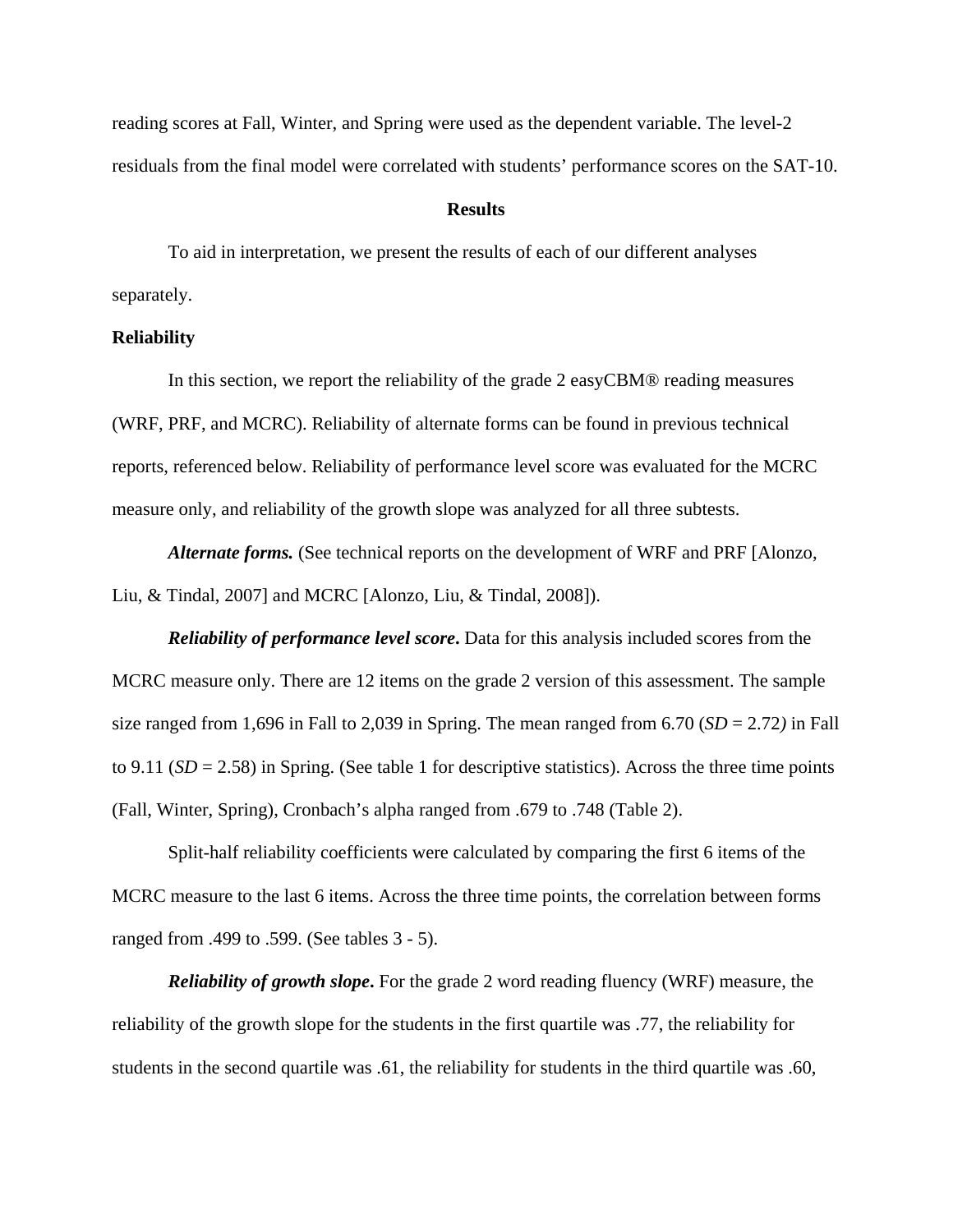and the reliability for students in the fourth quartile was .50. For the grade 2 passage reading fluency (PRF) measure, the reliability of the growth slope for the students in the first quartile was .75, the reliability for students in the second quartile was .70, the reliability for students in the third quartile was .68, and the reliability for students in the fourth quartile was .25. For the grade 2 multiple choice reading comprehension measure (MCRC), the reliability of the growth slope for the student in the first quartile was .48, the reliability for the student in the second quartile was .62, and the reliability for the student in the fourth quartile was .14 (Table 6).

## **Validity**

In this section, we report the results of the validity analyses for the grade 2 easyCBM® reading measures (WRF, PRF, and MCRC). Content validity evidence can be found in previous technical reports, referenced below. Evidence for concurrent, predictive and construct validities are presented below, as well as the predictive validity of the slope.

**Validity of the performance level score.** Information related to four types of validity comprise evidence for the validity of the performance level score: content, concurrent, predictive, and construct. Descriptive statistics are presented in Table 7. Results for each type of validity evidence are described below.

*Content validity.* (See technical reports on Word and Passage Reading Fluency [Alonzo & Tindal, 2007]; and Reading Comprehension [Alonzo, Liu, & Tindal, 2007]).

*Concurrent validity.* None of the grade 2 easyCBM® measures were significantly correlated with the SAT-10. Correlations ranged from .036 - .052 (Table 8). Regression analyses were conducted for each of the measures separately and combined (easyCBM® model). Individually, the measures were weak predictors of SAT-10 scores. In the combined model, MCRC was the best predictor. Descriptive statistics are presented in Table 7 and regression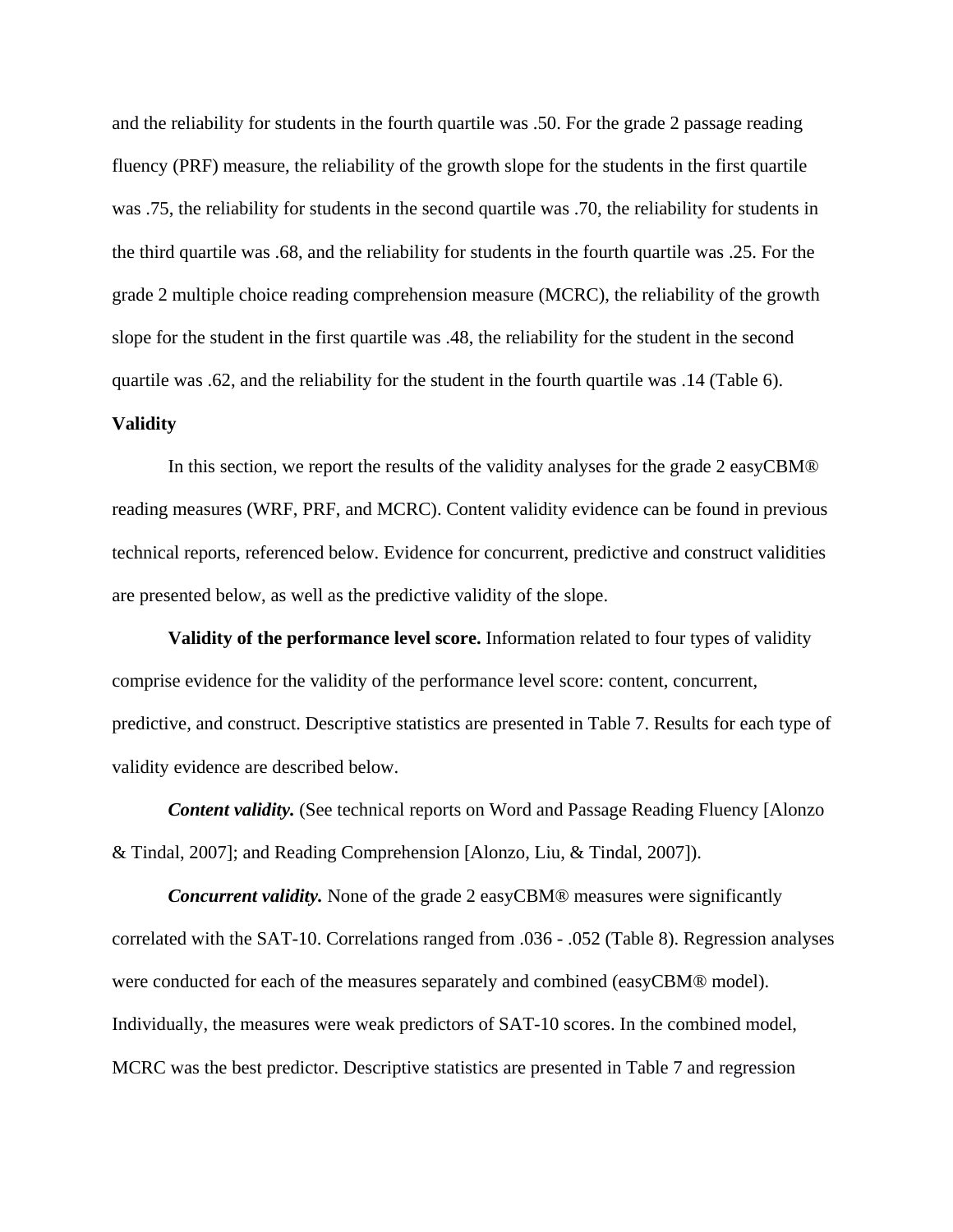model summaries are presented in Tables 9 - 16.

*Predictive validity.* Fall WRF and PRF were significantly correlated with SAT-10 (.154)  $[p < .05]$  and  $.194$   $[p < .01]$ , respectively). Winter WRF and PRF were also significantly correlated with SAT-10 (.151 [*p* < .05] and .221 [*p* < .01], respectively). Neither Fall nor Winter MCRC was significantly correlated with SAT-10. Regression analyses were conducted for each of the measures separately and combined by season. For Fall, the individual measures were weak predictors of SAT-10. In the combined model, WRF and MCRC were better predictors than PRF. For Winter, individually, MCRC was the best predictor of SAT-10. In the combined model, MCRC was also the best predictor, WRF was moderate, and PRF was negative. Descriptive statistics are presented in Table 7 and regression model summaries are presented in Tables 17 – 24 (Fall) and 25 - 32 (Winter).

*Construct validity.* Correlation coefficients were calculated between each of the easyCBM® measures at three time points (Fall, Winter, Spring) and the SAT-10 using SPSS (Table 8). Correlations between easyCBM® measures for each time point and across time points were all significant (.799 - .999;  $p < .01$ ). As noted above, correlations between the Fall and Winter WRF measure and SAT-10 were significant  $(p < .05)$  as were correlations between Fall and Winter PRF ( $p < .01$ ). Confirmatory factor analysis was used to investigate the construct validity of the easyCBM® reading measures. The hypothesized 3-factor model, PRF, WRF, and MCRC, was analyzed using Mplus (Muthen & Muthen, 2002; Figure 1). Model fit indices indicate a favorable fit (CFI/TLI  $> .95$ ; RMSEA <.05) and are reported in Table 33.

**Predictive validity of the slope.** Rate of growth for students in grade two in WRF was low but positive across the first through the third quartiles. A low and negative predictive validity coefficient was reported for students in the fourth quartile in WRF. A similar trend was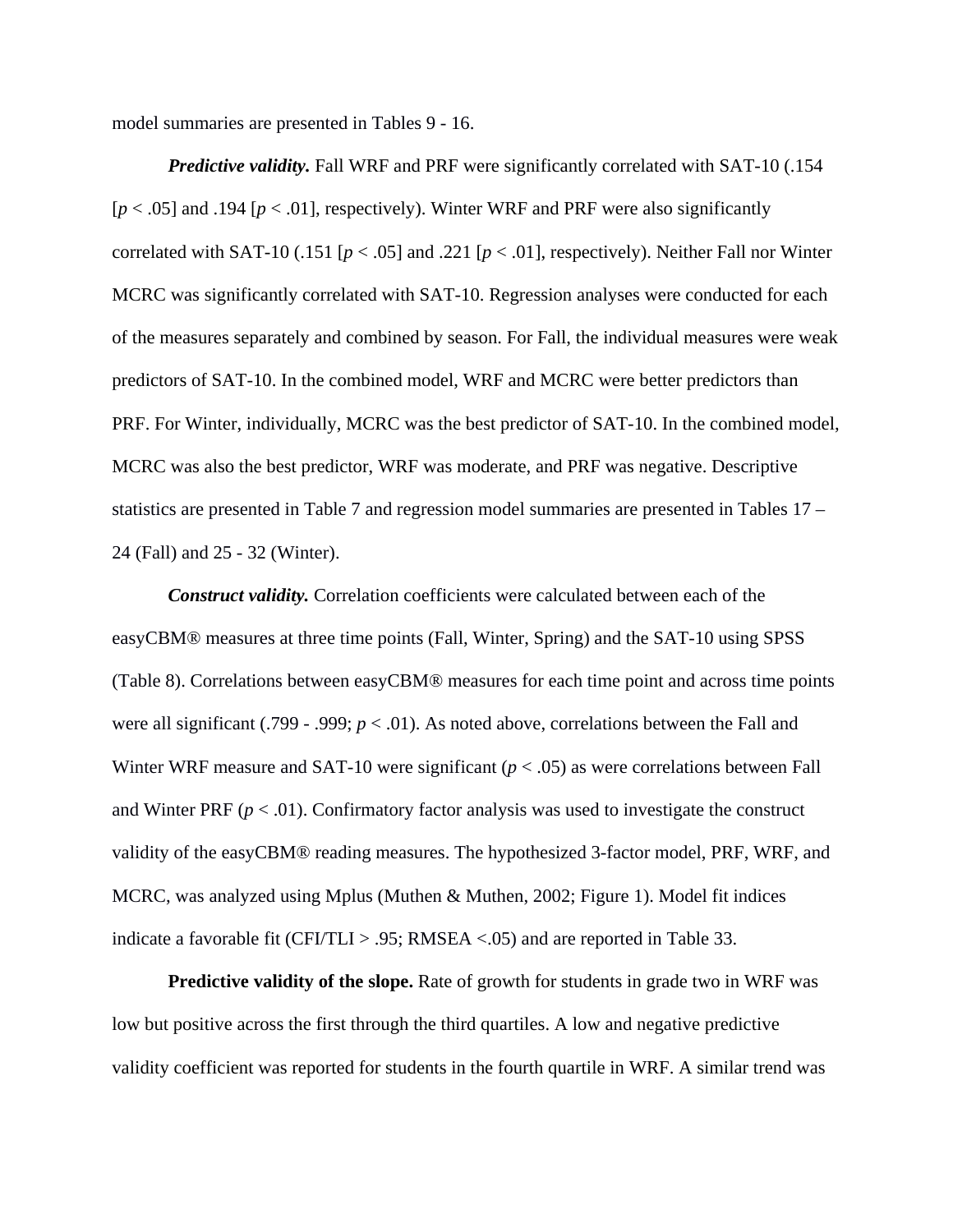observed for the fourth quartile in PRF as well. Students in quartiles one through three had positive rate of growth, with low to moderate predictive validity coefficients. In the multiple choice reading comprehension measures (MCRC), students in the first two quartiles had a moderate rate of growth. No predictive validity coefficients could be obtained from the analysis for any students in the third quartile due to convergence errors. The rate of growth for the fourth quartile was positive, but relatively low (see Table 34).

## **Discussion**

 In this report, we presented data to support the technical adequacy of the grade 2 easyCBM® measures (word and passage reading fluency [WRF, PRF] and multiple choice reading comprehension [MCRC]). Internal consistency and split-half reliability for the MCRC measure were moderate. In general, reliability of the growth slopes was moderate as well (.50 - .77), with the exception of low reliability coefficients for growth slopes for students in the  $4<sup>th</sup>$ quartile on the PRF and MCRC measures (.25 and .14, respectively). That is, students who began the year as higher achieving demonstrated less growth, which could be the result of a ceiling effect.

For concurrent and predictive validities, MCRC was a better predictor of SAT-10 scores than either WRF or PRF. Model fit indices support the hypothesized 3-factor model (WRF, PRF, MCRC) of reading at  $2<sup>nd</sup>$  grade, providing evidence for construct validity. Overall, predictive validity coefficients for all students on all measures were positive and low. Students with the lowest initial fall scores on the PRF and MCRC measures (first quartile) had the highest rate of growth compared to other quartiles with moderate predictive validity coefficients in the 0.50s and 0.60s. Predictive validity coefficients for other quartiles were generally in the lower range,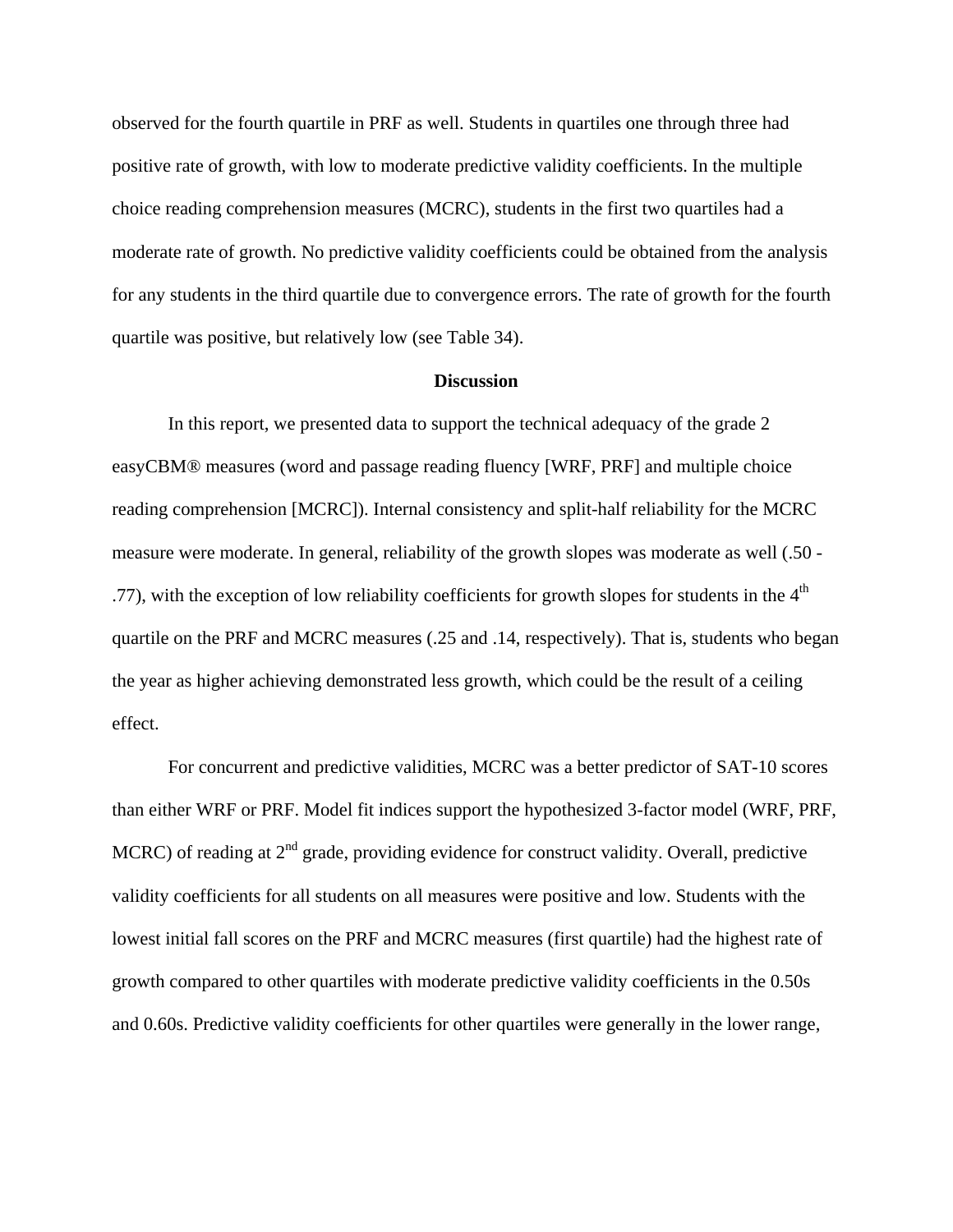suggesting lower rate of growth. On the MCRC measures, overall predictive validity coefficients were higher at the first and second quartiles compared to the other measures.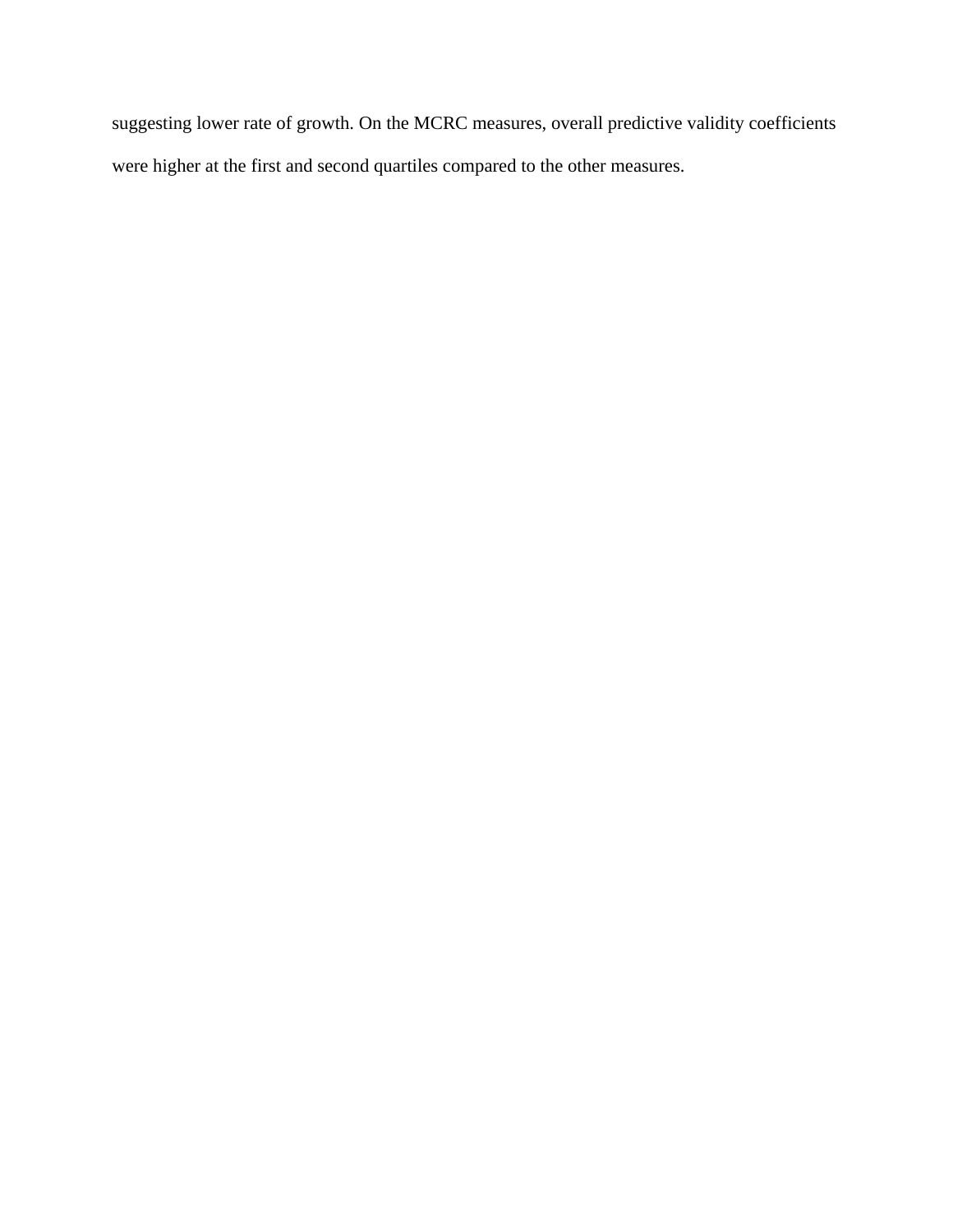## **References**

- Alonzo, J., Liu, K., & Tindal, G. (2007). *Examining the Technical Adequacy of Reading Comprehension Measures in a Progress Monitoring Assessment System (Technical Report # 41).* Eugene, OR: Behavioral Research and Teaching.
- Alonzo, J., Liu, K., & Tindal, G. (2008). *Examining the technical adequacy of second-grade reading comprehension measures in a progress monitoring assessment system* (Technical Report No. 0808). Eugene, OR: Behavioral Research and Teaching, University of Oregon.
- Alonzo, J., & Tindal, G. (2007). *Examining the Technical Adequacy of Word and Passage Reading Fluency Measures in a Progress Monitoring Assessment System (Technical Report # 40*). Eugene, OR: Behavioral Research and Teaching.
- Anderson, D., Lai, C.F., Nese, J.F.T., Park, B.J., Sáez, L , Jamgochian, E.M., Alonzo, J., & Tindal, G. (2010). *Technical adequacy of the easyCBM primarylevel mathematics measures (Grades K2), 20092010 version.* (Technical Report #1006). Eugene, OR: Behavioral Research and Teaching.
- Muthen. B. & Muthen, L. (2002). MPlus [computer software], Muthén & Muthén, Los Angeles, CA.
- Nese, J.F.T., Lai, C. F., Anderson, D., Jamgochian, E.M., Kamata, A., Sáez, L , Park, B.J., Alonzo, J., & Tindal, G. (2010). *Technical adequacy of the easyCBM mathematics measures, (Grades 38), 20092010 version.* (Technical Report #1007). Eugene, OR: Behavioral Research and Teaching.
- Raudenbush, S.W. & Bryk*,* A.S. (2002). *Hierarchical Linear Models. Applications and Data Analysis Methods*. Second edition. Thousand Oaks, CA: Sage Publications.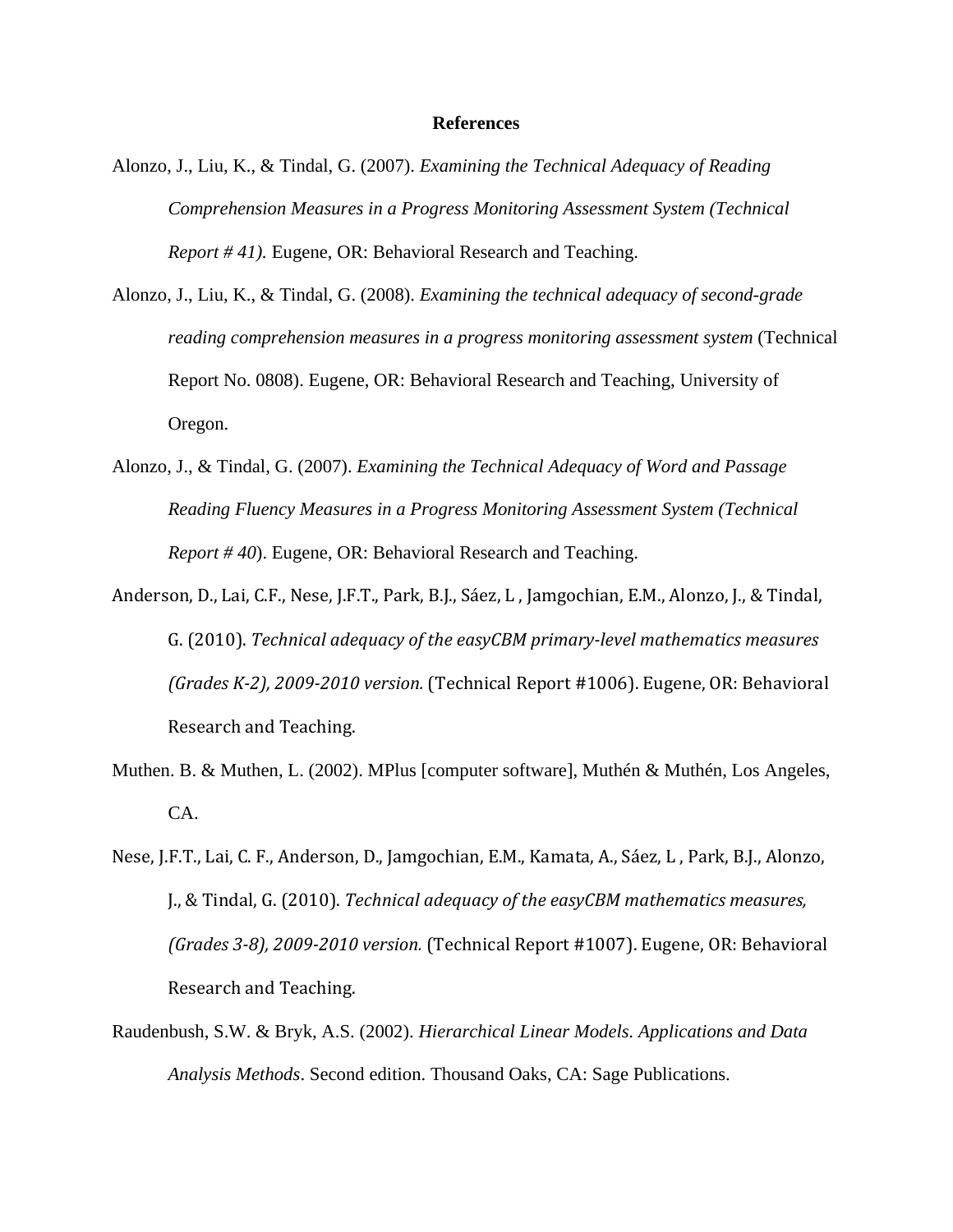R Development Core Team (2010). *R: A Language and Environment for Statistical Computing.* Vienna: R Foundation for Statistical Computing. http://www.R-project.org

Sáez, L , Park, B.J., Nese, J.F.T, Jamgochian, E.M., Lai, C.F., Anderson, D., Alonzo, J., & Tindal, G. (2010) *Technical adequacy of the easyCBM reading measures (Grades 38), 2009 2010 Version.* (Technical Report #1005). Eugene, OR: Behavioral Research and Teaching.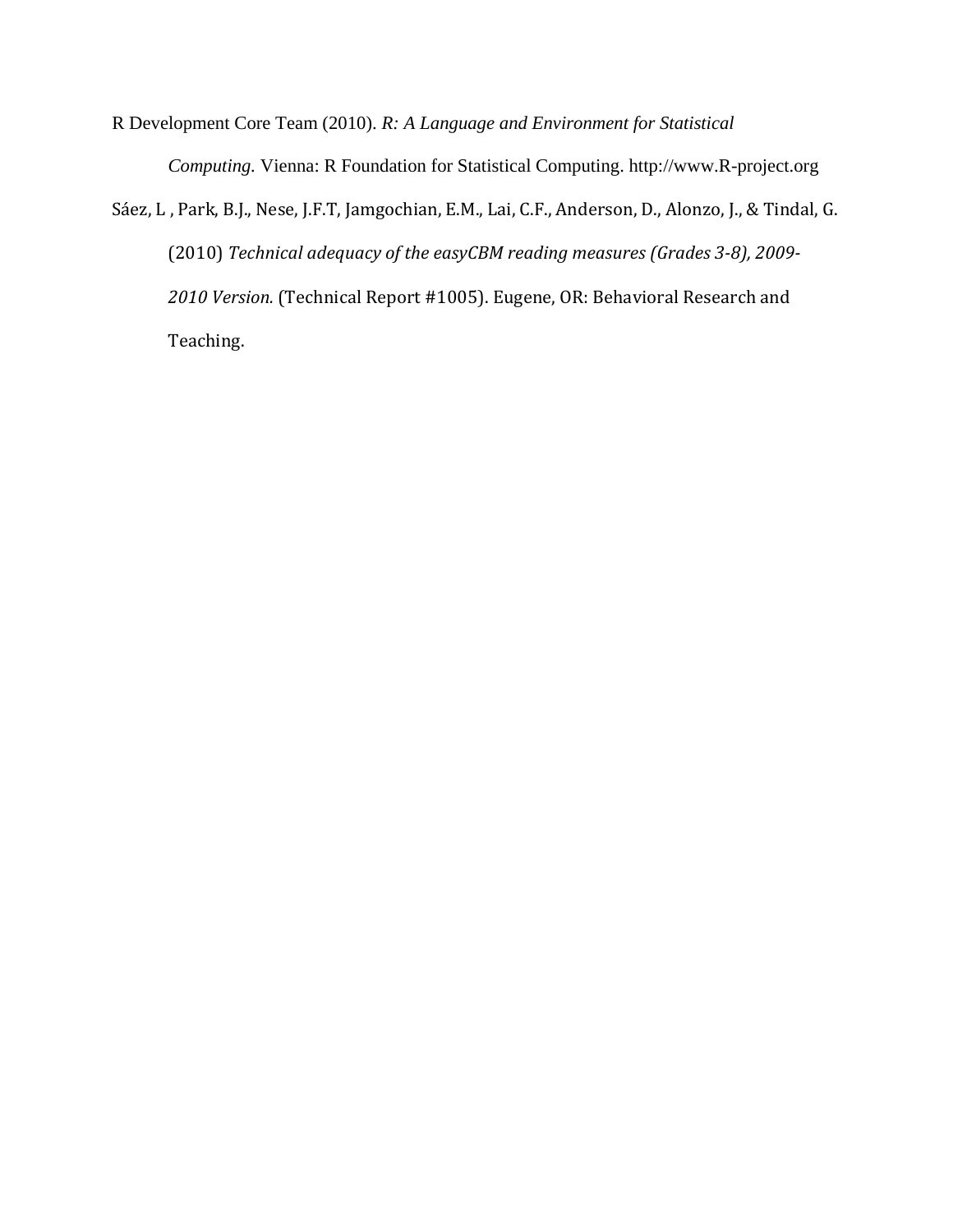

*Figure 1*. Hypothesized 3-Factor Model for easyCBM® Reading Grade 2 Note. WRF = Word Reading Fluency; PRF = Passage Reading Fluency; MCRC = Multiple Choice Reading Comprehension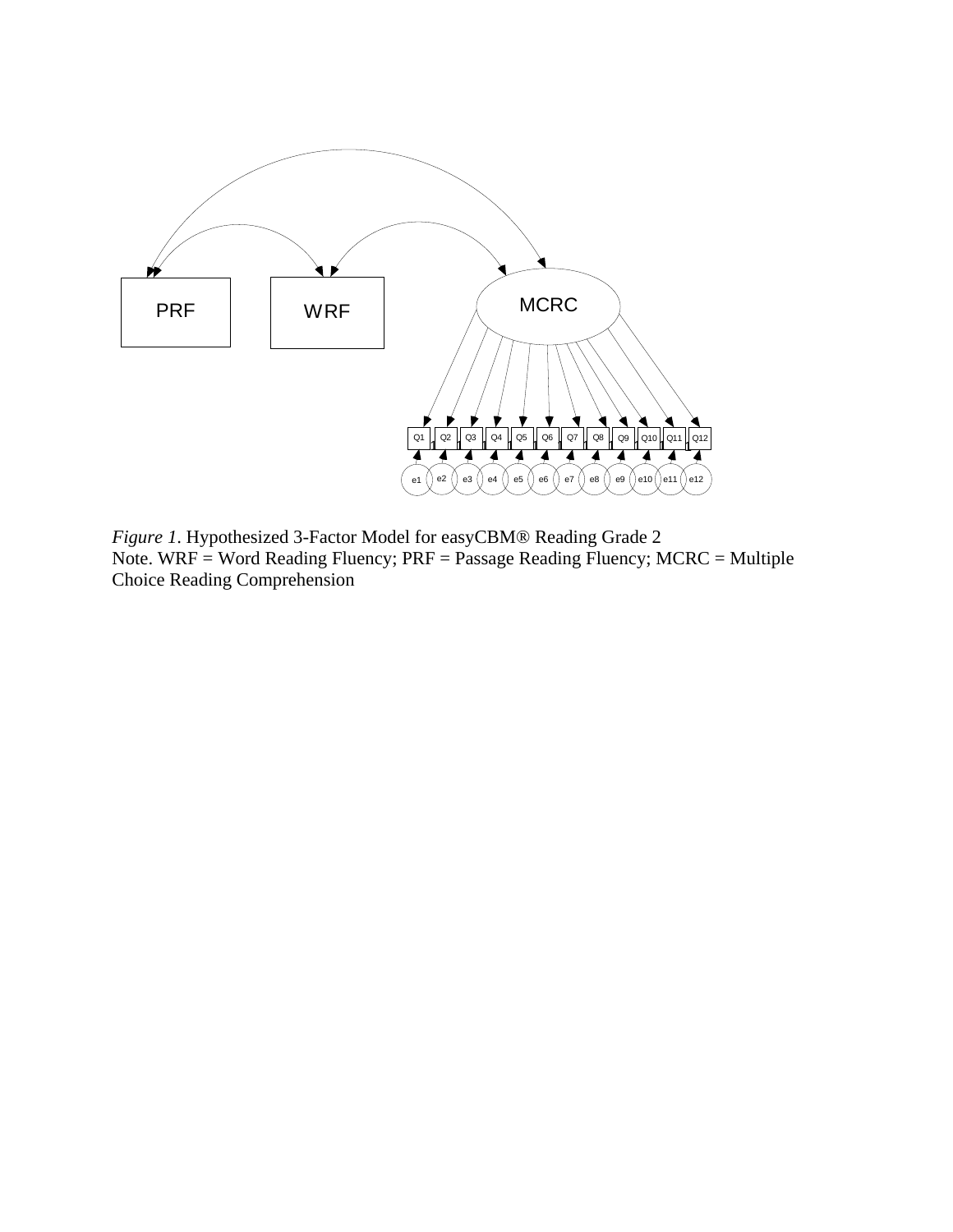*Grade 2 Descriptive Statistics – Reliability of Performance Level Score Analyses (MCRC)* 

|        | $\overline{N}$ | M    | Variance | SD   | <i>n</i> of <i>items</i> |
|--------|----------------|------|----------|------|--------------------------|
| Fall   | 1696           | 6.70 | 7.37     | 2.72 | 12                       |
| Winter | 1983           | 8.07 | 7.51     | 2.74 | 12                       |
| Spring | 2039           | 9.11 | 6.66     | 2.58 | 12                       |

*Grade 2 Reliability Statistics – Internal Consistency: Multiple Choice Reading Comprehension (MCRC)* 

|        | N of Items | Cronbach's Alpha |
|--------|------------|------------------|
| Fall   | 12         | .679             |
| Winter | 12         | .733             |
| Spring | 12         | .748             |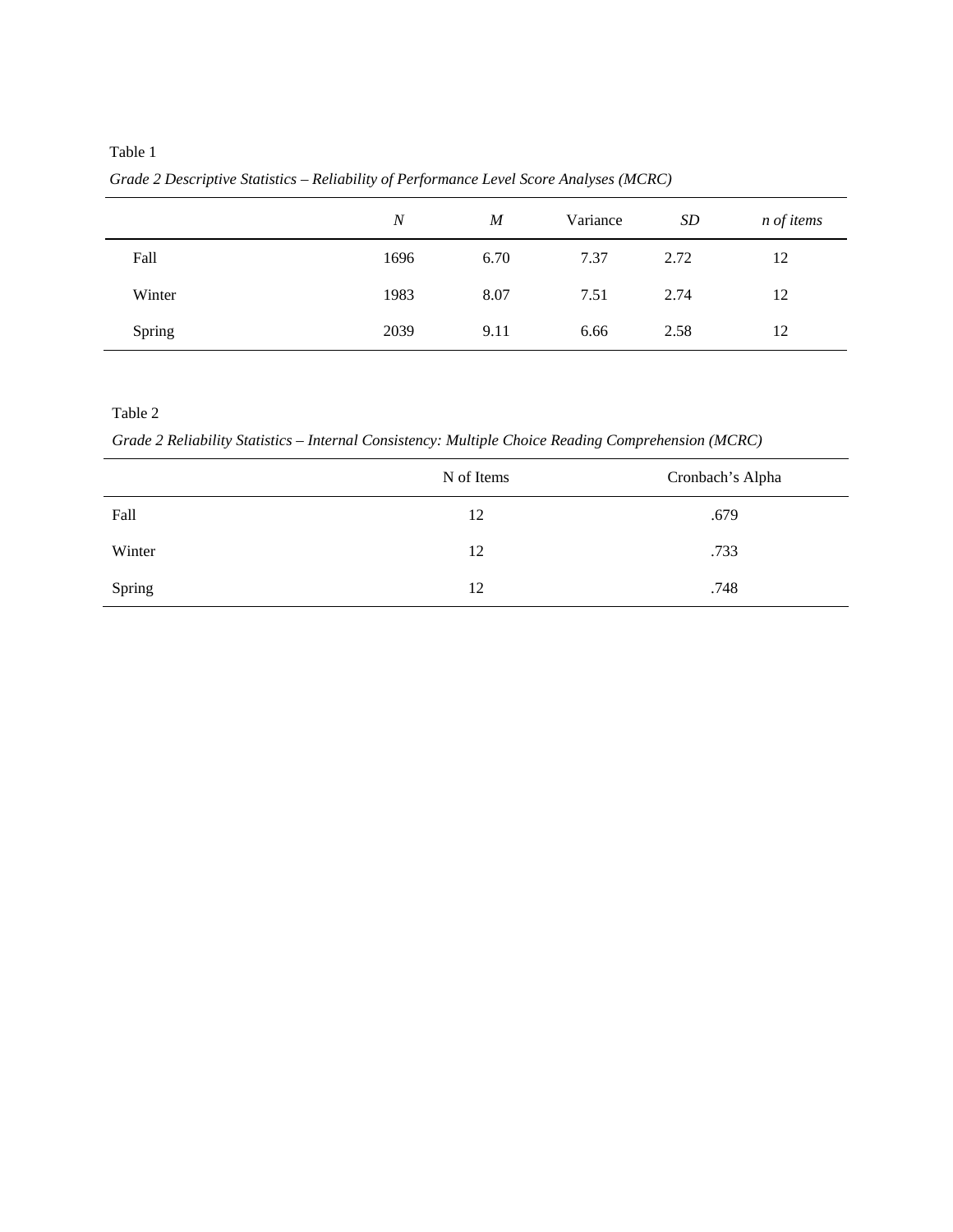|                                  |                       |          | <b>Scale Statistics</b> |                |
|----------------------------------|-----------------------|----------|-------------------------|----------------|
|                                  | Mean                  | Variance | Std. Deviation          | N of Items     |
| Part 1                           | 3.74                  | 2.533    | 1.592                   | $6^{\circ}$    |
| Part 2                           | 2.96                  | 2.383    | 1.544                   | 6 <sup>b</sup> |
| <b>Both Parts</b>                | 6.70                  | 7.369    | 2.715                   | 12             |
| Cronbach's Alpha                 | Part 1                |          |                         | .568           |
|                                  | Part 2                |          |                         | .472           |
| <b>Correlation Between Forms</b> |                       |          |                         | .499           |
| Spearman-Brown Coefficient       | Equal Length          |          |                         | .666           |
|                                  | <b>Unequal Length</b> |          |                         | .666           |
| Guttman Split-Half Coefficient   |                       |          |                         | .666           |

*Fall Grade 2 Reliability Statistics – Split Half: Multiple Choice Reading Comprehension (MCRC)* 

a. The items are: FallMCRCQ1C, FallMCRCQ2C, FallMCRCQ3C, FallMCRCQ4C, FallMCRCQ5C, FallMCRCQ6C.

b. The items are: FallMCRCQ7C, FallMCRCQ8C, FallMCRCQ9C, FallMCRCQ10C, FallMCRCQ11C, FallMCRCQ12C.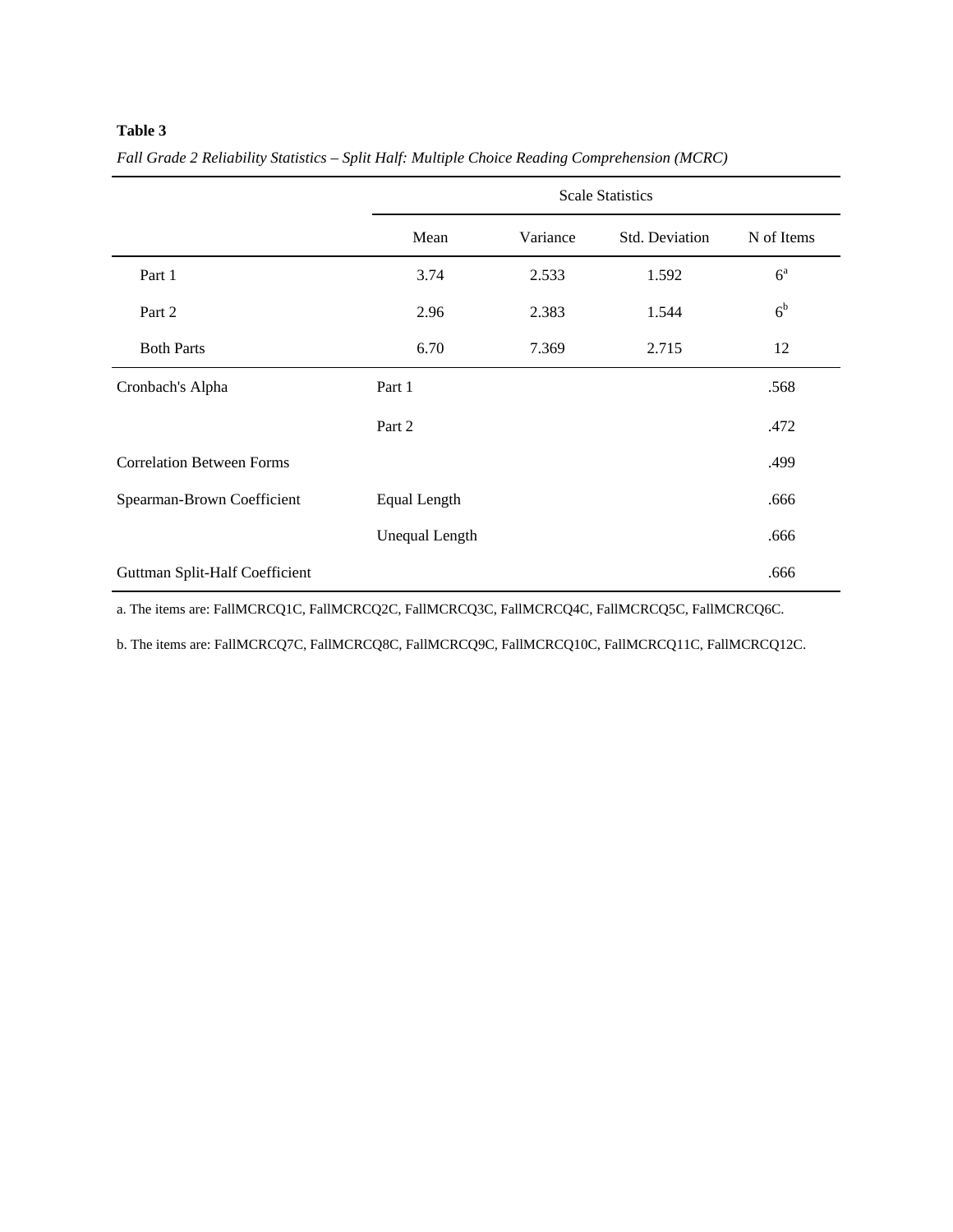|                                  |                       |          | <b>Scale Statistics</b> |                |
|----------------------------------|-----------------------|----------|-------------------------|----------------|
|                                  | Mean                  | Variance | Std. Deviation          | N of Items     |
| Part 1                           | 4.36                  | 2.298    | 1.516                   | $6^{\rm a}$    |
| Part 2                           | 3.71                  | 2.471    | 1.572                   | 6 <sup>b</sup> |
| <b>Both Parts</b>                | 8.07                  | 7.511    | 2.741                   | 12             |
| Cronbach's Alpha                 | Part 1                |          |                         | .606           |
|                                  | Part 2                |          |                         | .555           |
| <b>Correlation Between Forms</b> |                       |          |                         | .575           |
| Spearman-Brown Coefficient       | Equal Length          |          |                         | .730           |
|                                  | <b>Unequal Length</b> |          |                         | .730           |
| Guttman Split-Half Coefficient   |                       |          |                         | .730           |

*Winter Grade 2 Reliability Statistics – Split Half: Multiple Choice Reading Comprehension (MCRC)* 

a. The items are: WintMCRCQ1C, WintMCRCQ2C, WintMCRCQ3C, WintMCRCQ4C, WintMCRCQ5C, WintMCRCQ6C.

b. The items are: WintMCRCQ7C, WintMCRCQ8C, WintMCRCQ9C, WintMCRCQ10C, WintMCRCQ11C, WintMCRCQ12C.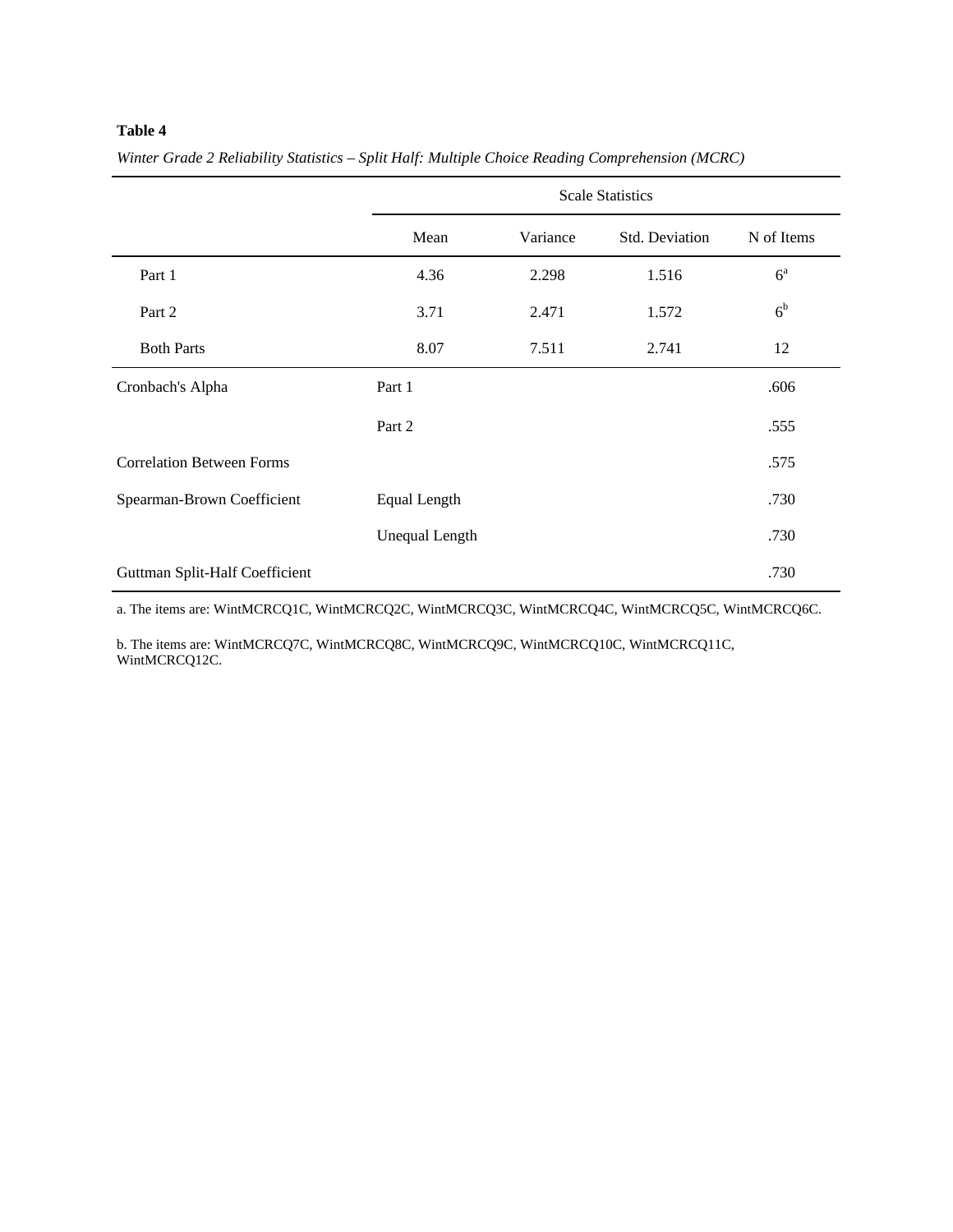|                                  |                       |          | <b>Scale Statistics</b> |                |
|----------------------------------|-----------------------|----------|-------------------------|----------------|
|                                  | Mean                  | Variance | Std. Deviation          | N of Items     |
| Part 1                           | 4.62                  | 1.827    | 1.352                   | $6^{\rm a}$    |
| Part 2                           | 4.49                  | 2.348    | 1.532                   | 6 <sup>b</sup> |
| <b>Both Parts</b>                | 9.11                  | 6.659    | 2.580                   | 12             |
| Cronbach's Alpha                 | Part 1                |          |                         | .544           |
|                                  | Part 2                |          |                         | .642           |
| <b>Correlation Between Forms</b> |                       |          |                         | .599           |
| Spearman-Brown Coefficient       | <b>Equal Length</b>   |          |                         | .750           |
|                                  | <b>Unequal Length</b> |          |                         | .750           |
| Guttman Split-Half Coefficient   |                       |          |                         | .746           |

*Spring Grade 2 Reliability Statistics – Split Half: Multiple Choice Reading Comprehension (MCRC)* 

a. The items are: SprMCRCQ1C, SprMCRCQ2C, SprMCRCQ3C, SprMCRCQ4C, SprMCRCQ5C, SprMCRCQ6C.

b. The items are: SprMCRCQ7C, SprMCRCQ8C, SprMCRCQ9C, SprMCRCQ10C, SprMCRCQ11C, SprMCRCQ12C.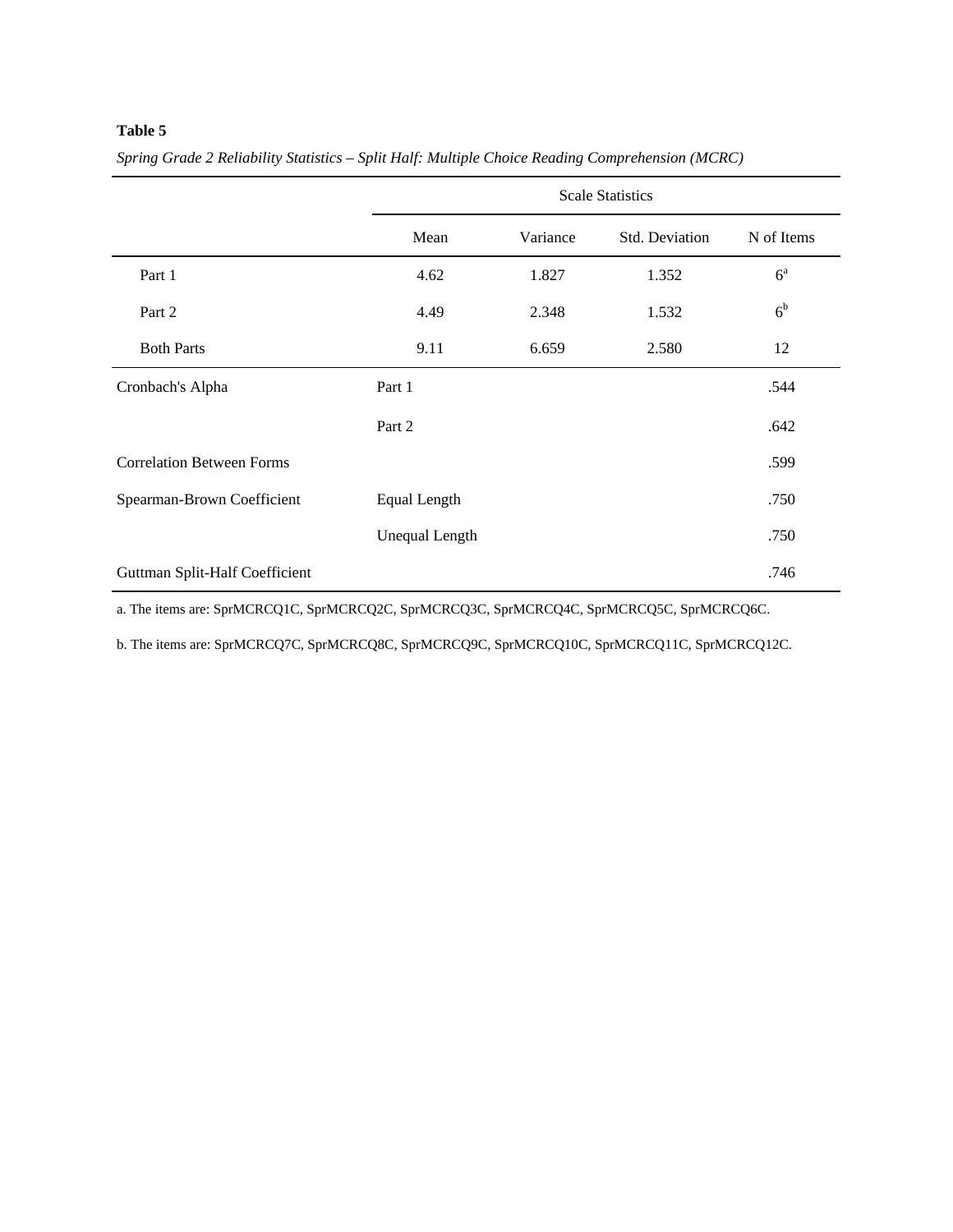| Measure                                     | <b>Student Group</b> | Fixed<br>effect,<br>Intercept | $\cal SE$ | Level-1<br>residual<br>variance | Reliability,<br>Intercept | Fixed,<br>effect,<br>slope | $\cal SE$ | Variance,<br>slope | Reliability,<br>Slope | $\,n$     |
|---------------------------------------------|----------------------|-------------------------------|-----------|---------------------------------|---------------------------|----------------------------|-----------|--------------------|-----------------------|-----------|
|                                             | Quartile 1           | 8.78                          | 0.26      | 27.89                           | 0.58                      | 11.88                      | 0.30      | 32.37              | 0.77                  | 546       |
|                                             | Quartile 2           | 27.11                         | 0.27      | 37.41                           | 0.40                      | 15.05                      | 0.28      | 20.15              | 0.61                  | 531       |
| Word Reading Fluency                        | Quartile 3           | 45.26                         | 0.30      | 54.47                           | 0.14                      | 13.71                      | 0.33      | 28.26              | 0.60                  | 537       |
|                                             | Quartile 4           | 70.95                         | 0.65      | 134.32                          | 0.72                      | 8.80                       | 0.47      | 45.50              | 0.50                  | 534       |
|                                             | Quartile 1           | 17.73                         | 0.45      | 81.34                           | 0.63                      | 15.47                      | 0.48      | 84.13              | 0.75                  | 550       |
| Passage Reading                             | Quartile 2           | 42.53                         | 0.37      | 72.82                           | 0.32                      | 22.84                      | 0.42      | 56.22              | 0.70                  | 531       |
| Fluency                                     | Quartile 3           | 66.28                         | 0.40      | 85.41                           | 0.34                      | 23.07                      | 0.45      | 61.28              | 0.68                  | 536       |
|                                             | Quartile 4           | 115.97                        | 1.30      | 267.51                          | 0.88                      | 16.62                      | 0.56      | 30.04              | 0.25                  | 530       |
|                                             | Quartile 1           | 3.09                          | 0.07      | 3.03                            | 0.18                      | 2.32                       | $0.07\,$  | 0.96               | 0.48                  | 554       |
| Multiple Choice<br>Reading<br>Comprehension | Quartile 2           | 5.99                          | 0.05      | 2.44                            | $0.00\,$                  | 1.42                       | 0.06      | 1.33               | 0.62                  | 693       |
|                                             | Quartile 3           |                               |           | $\blacksquare$                  | $\blacksquare$            |                            |           |                    | $\blacksquare$        | $466^{+}$ |
|                                             | Quartile 4           | 10.44                         | 0.05      | 1.00                            | 0.12                      | 0.22                       | 0.04      | 0.05               | 0.14                  | 398       |

*Grade 2 Reliability of Growth Slope: Word Reading Fluency, Passage Reading Fluency, and Multiple Choice Reading Comprehension*

+ Parameters could not be estimated for this model.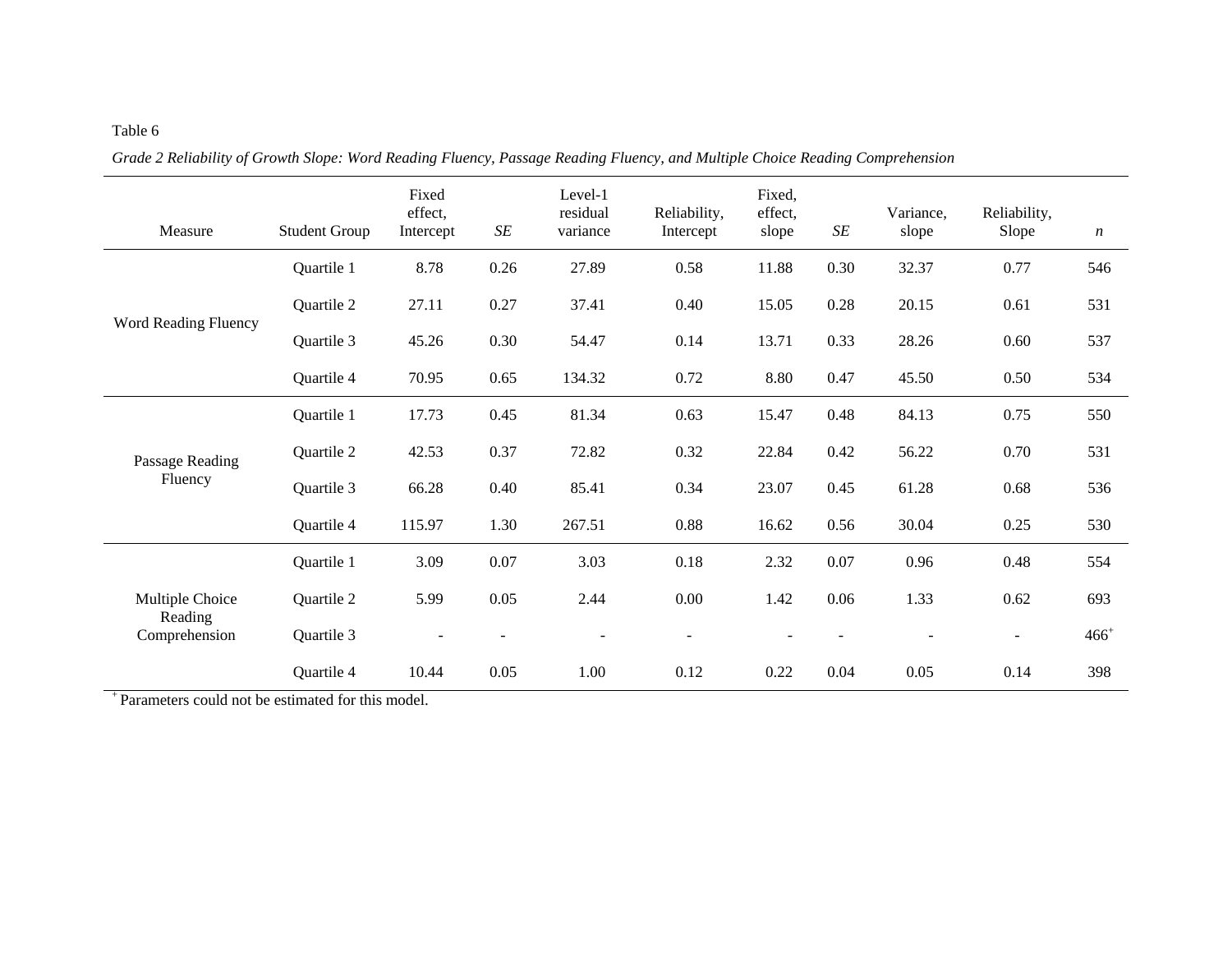|                                              | $\cal N$ | Minimum          | Maximum | M      | $\boldsymbol{SD}$ |
|----------------------------------------------|----------|------------------|---------|--------|-------------------|
| <b>Fall 2009</b>                             |          |                  |         |        |                   |
| Word Reading                                 | 2207     | $\boldsymbol{0}$ | 230     | 39.02  | 24.852            |
| Passage Reading                              | 2208     | $\boldsymbol{0}$ | 254     | 61.04  | 40.945            |
| Comprehension                                | 2144     | $\boldsymbol{0}$ | 12      | 6.57   | 2.914             |
| Winter 2010                                  |          |                  |         |        |                   |
| Word Reading                                 | 2205     | $\boldsymbol{0}$ | 117     | 47.73  | 24.677            |
| Passage Reading                              | 2205     | $\boldsymbol{0}$ | 219     | 77.36  | 40.246            |
| Comprehension                                | 2189     | $\boldsymbol{0}$ | 12      | 7.99   | 2.846             |
| Spring 2010                                  |          |                  |         |        |                   |
| Word Reading                                 | 2154     | $\boldsymbol{0}$ | 194     | 62.97  | 26.526            |
| Passage Reading                              | 2236     | $\boldsymbol{0}$ | 242     | 98.41  | 44.497            |
| Comprehension                                | 2301     | $\boldsymbol{0}$ | $12\,$  | 9.07   | 2.707             |
| SAT10 Reading<br><b>Total Standard Score</b> | 205      |                  |         | 608.80 | 39.770            |

*Grade 2 Descriptive Statistics – Validity of the Performance Level Score Analyses*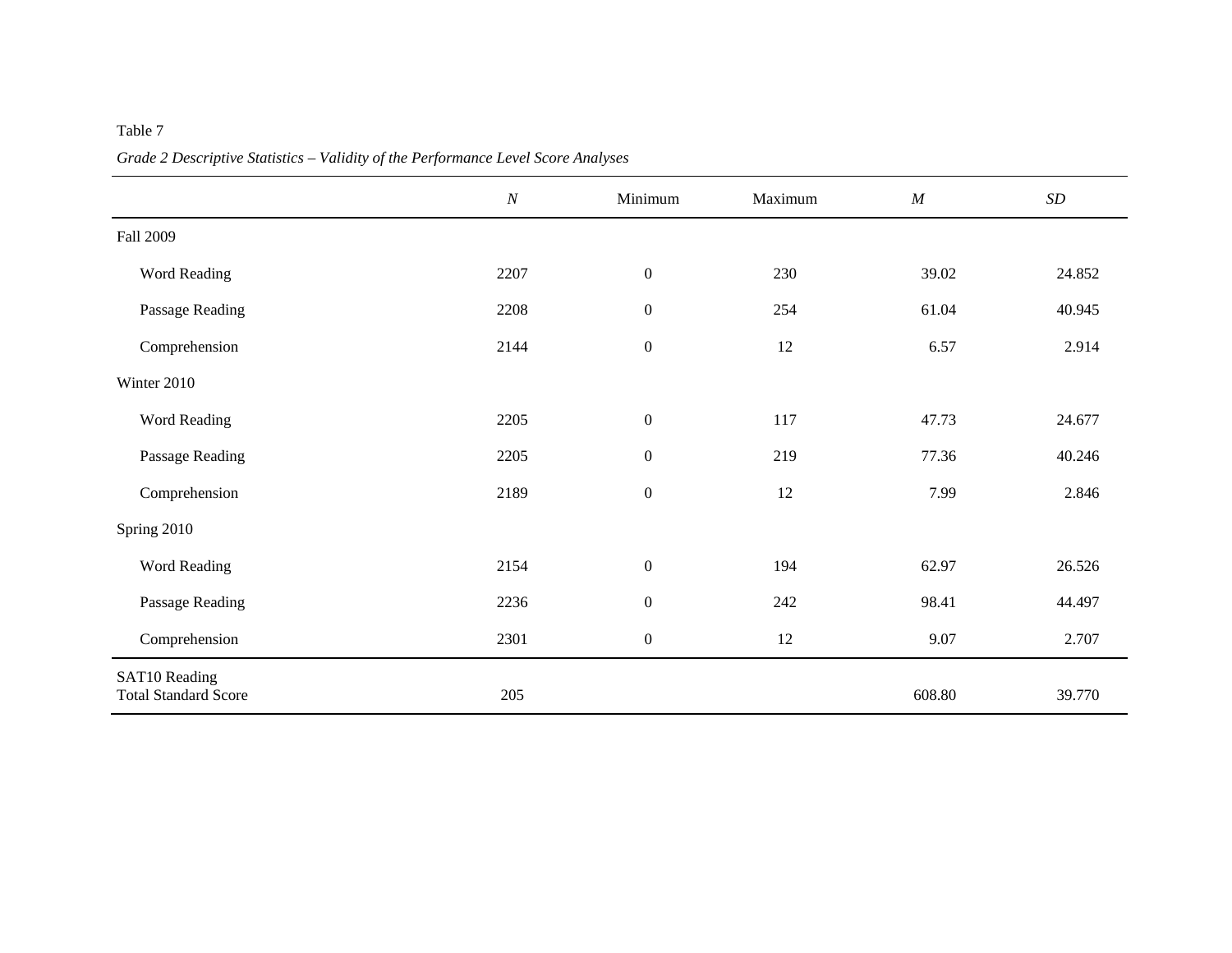# *Grade 2 Correlation Matrix (easyCBM® N = 3675; SAT-10 N = 205)*

|                  |                            |            | Fall 2009 |             | Winter 2010<br>Spring 2010 |           |             |            |           |             |               |
|------------------|----------------------------|------------|-----------|-------------|----------------------------|-----------|-------------|------------|-----------|-------------|---------------|
|                  |                            | <b>WRF</b> | PRF       | <b>MCRC</b> | <b>WRF</b>                 | PRF       | <b>MCRC</b> | <b>WRF</b> | PRF       | <b>MCRC</b> | <b>SAT-10</b> |
| <b>Fall 2009</b> |                            |            |           |             |                            |           |             |            |           |             |               |
| <b>WRF</b>       | Pearson Correlation        |            | .999**    | .936**      | $.913***$                  | $.912***$ | $.907**$    | $.801***$  | $.836***$ | $.880**$    | $.154*$       |
|                  | Sig. (2-tailed)            |            | .000      | .000        | .000                       | .000      | .000        | .000       | .000      | .000        | .028          |
| PRF              | <b>Pearson Correlation</b> |            |           | .934**      | $.912***$                  | $.912***$ | $.906***$   | $.799***$  | $.835***$ | $.877**$    | $.194***$     |
|                  | Sig. (2-tailed)            |            |           | .000        | .000                       | .000      | .000        | .000       | .000      | .000        | .005          |
| <b>MCRC</b>      | <b>Pearson Correlation</b> |            |           |             | $.916***$                  | $.914***$ | $.917***$   | $.803***$  | $.838***$ | $.866^{**}$ | .070          |
|                  | Sig. (2-tailed)            |            |           |             | .000                       | .000      | .000        | .000       | .000      | .000        | .318          |
| Winter 2010      |                            |            |           |             |                            |           |             |            |           |             |               |
| <b>WRF</b>       | Pearson Correlation        |            |           |             |                            | $.998***$ | $.971***$   | $.848***$  | $.891***$ | $.905***$   | $.151*$       |
|                  | Sig. (2-tailed)            |            |           |             |                            | .000      | .000        | .000       | .000      | .000        | .031          |
| PRF              | <b>Pearson Correlation</b> |            |           |             |                            |           | $.971***$   | $.848***$  | $.892***$ | $.904***$   | $.221$ **     |
|                  | Sig. (2-tailed)            |            |           |             |                            |           | .000        | .000       | .000      | .000        | .001          |
| <b>MCRC</b>      | <b>Pearson Correlation</b> |            |           |             |                            |           |             | $.834***$  | $.872***$ | $.901***$   | $-.081$       |
|                  | Sig. (2-tailed)            |            |           |             |                            |           |             | .000       | .000      | .000        | .251          |
| Spring 2010      |                            |            |           |             |                            |           |             |            |           |             |               |
| <b>WRF</b>       | Pearson Correlation        |            |           |             |                            |           |             |            | $.885***$ | $.889***$   | .047          |
|                  | Sig. (2-tailed)            |            |           |             |                            |           |             |            | .000      | .000        | .502          |
| PRF              | Pearson Correlation        |            |           |             |                            |           |             |            |           | $.925***$   | .052          |
|                  | Sig. (2-tailed)            |            |           |             |                            |           |             |            |           | .000        | .458          |
| <b>MCRC</b>      | Pearson Correlation        |            |           |             |                            |           |             |            |           |             | .036          |
|                  | Sig. (2-tailed)            |            |           |             |                            |           |             |            |           |             | .608          |

\*\*Correlation is significant at the 0.01 level. \*Correlation is significant at the 0.05 level.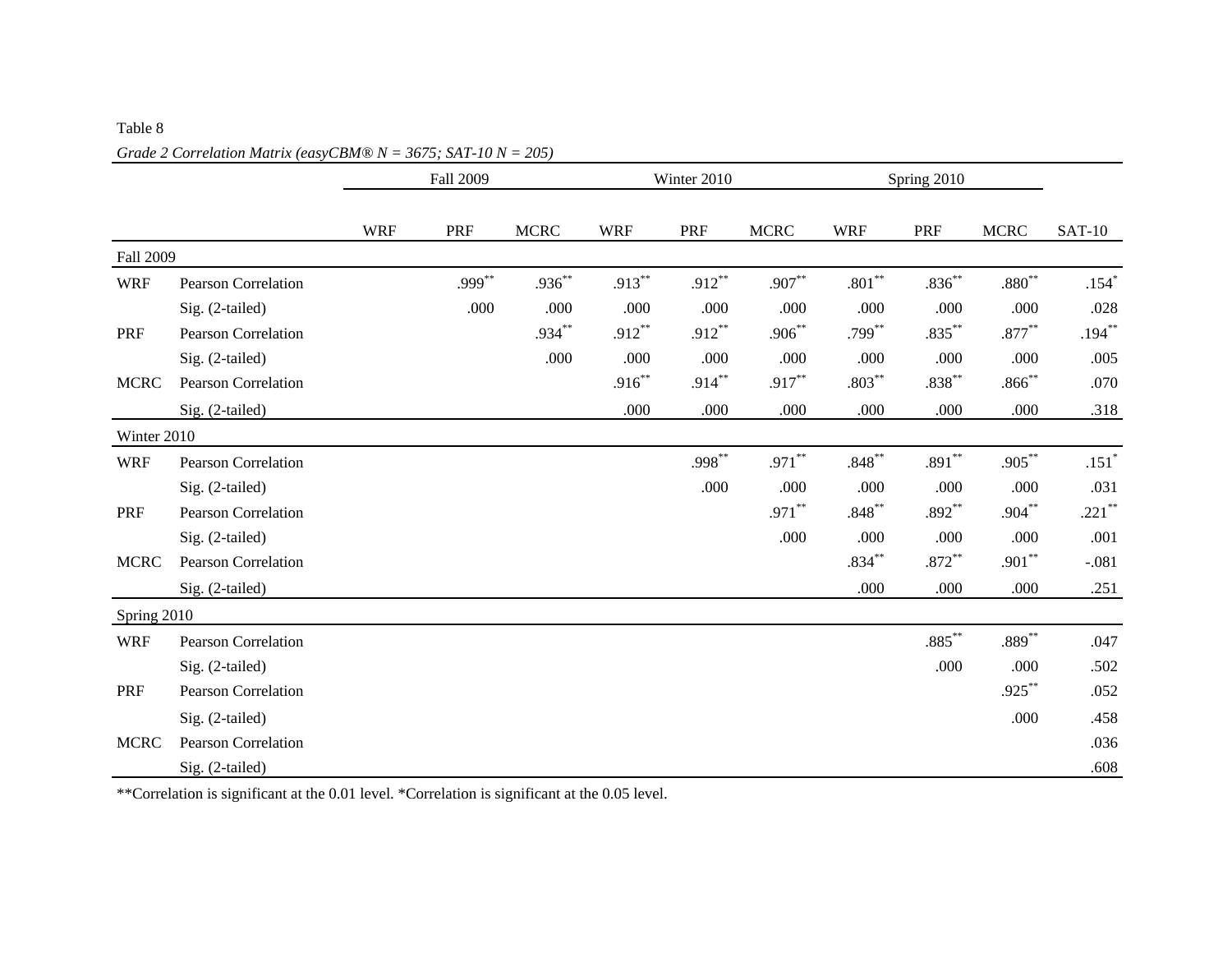|       |                |          |                          |                               | <b>Change Statistics</b> |            |     |     |               |
|-------|----------------|----------|--------------------------|-------------------------------|--------------------------|------------|-----|-----|---------------|
| Model | R              | R Square | <b>Adjusted R Square</b> | Std. Error of the<br>Estimate | R Square Change          | $F$ Change | df1 | df2 | Sig. F Change |
|       | $.742^{\rm a}$ | .550     | .529                     | 27.291                        | .550                     | 25.718     |     | 63  | .000          |

## *Grade 2 Model Summary – Concurrent Validity (Spring easyCBM® and SAT-10)*

a. Predictors: (Constant), Spr10MCRC, Spr10WRF, Spr10PRF

#### Table 10

## *Grade 2 Model Coefficients<sup>a</sup> – Concurrent Validity (Spring easyCBM® and SAT-10)*

| Model |            | <b>Unstandardized Coefficients</b> |            | Standardized<br>Coefficients |        |      | 95.0% Confidence Interval for $B$ |                    | Correlations |         |      |
|-------|------------|------------------------------------|------------|------------------------------|--------|------|-----------------------------------|--------------------|--------------|---------|------|
|       |            | B                                  | Std. Error | Beta                         |        | Sig. | Lower Bound                       | <b>Upper Bound</b> | Zero-order   | Partial | Part |
|       | (Constant) | 515.735                            | 12.160     |                              | 42.413 | .000 | 491.436                           | 540.034            |              |         |      |
|       | Spr10WRF   | .077                               | .307       | .051                         | .249   | .804 | $-.537$                           | .690               | .604         | .031    | .021 |
|       | Spr10PRF   | .293                               | .195       | .327                         | 1.504  | .138 | $-.096$                           | .682               | .657         | .186    | .127 |
|       | Spr10MCRC  | 6.552                              | 1.606      | .446                         | 4.080  | .000 | 3.342                             | 9.761              | .683         | .457    | .345 |

a. Dependent Variable: SAT10 Reading Total Standard Score - 2nd Grade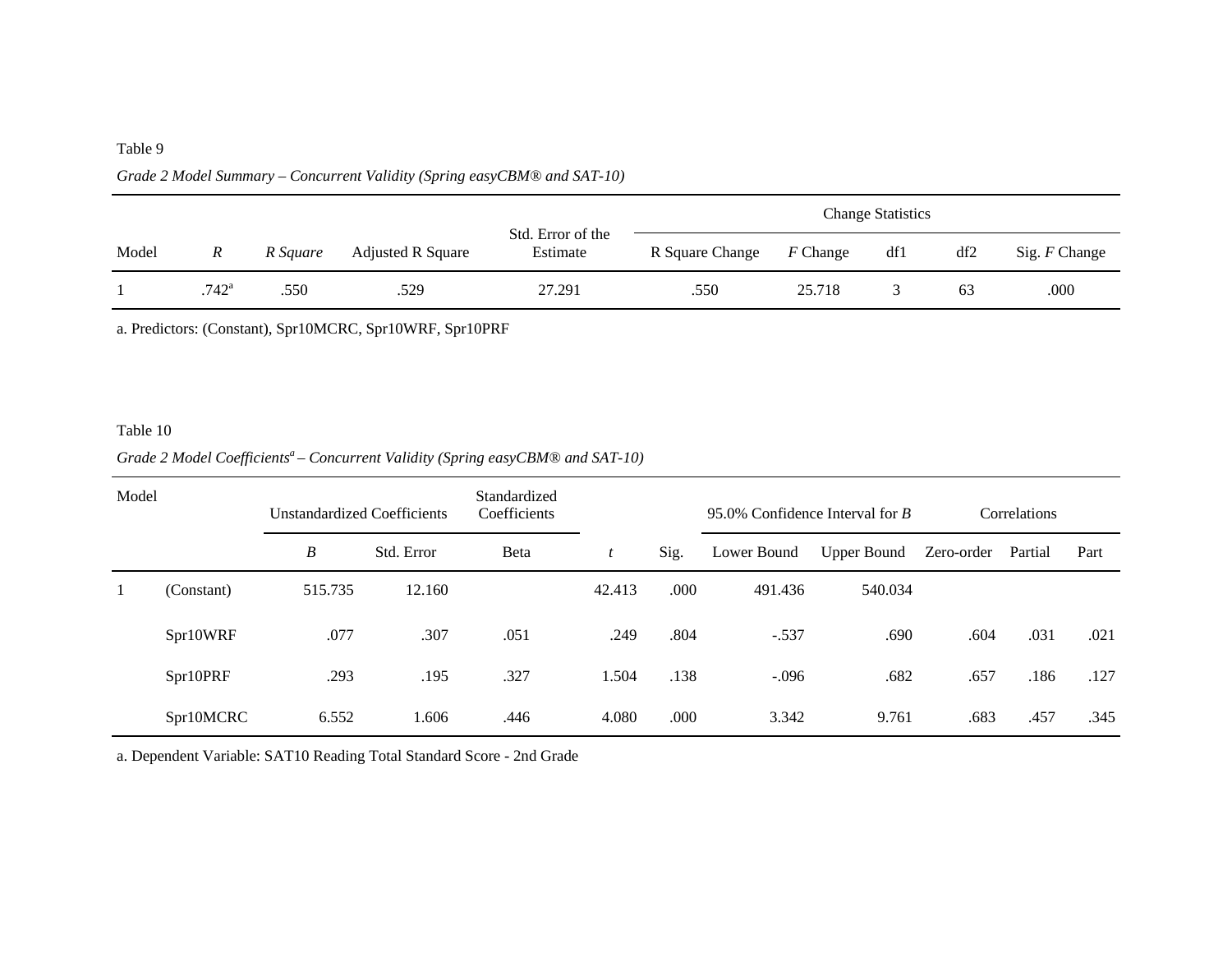| Model |                     | R Square | <b>Adjusted R Square</b> | Std. Error of the Estimate |
|-------|---------------------|----------|--------------------------|----------------------------|
|       | $.047$ <sup>a</sup> | .002     | $-.003$                  | 39.824                     |

*Grade 2 Model Summary – Concurrent Validity (Spring WRF and SAT-10)* 

#### Table 12

## Grade 2 Model Coefficients<sup>a</sup> – Concurrent Validity (Spring WRF and SAT-10)

|       |            |         | <b>Unstandardized Coefficients</b> |      | <b>Standardized Coefficients</b> |      |
|-------|------------|---------|------------------------------------|------|----------------------------------|------|
| Model |            | B       | Std. Error                         | Beta |                                  | Sig. |
|       | (Constant) | 605.609 | 5.502                              |      | 110.080                          | .000 |
|       | Spr10WRF   | .004    | .007                               | .047 | .672                             | .502 |

#### Table 13

## *Grade 2 Model Summary – Concurrent Validity (Spring PRF and SAT-10)*

| Model |                | R Square | Adjusted R Square | Std. Error of the Estimate |
|-------|----------------|----------|-------------------|----------------------------|
|       | $.052^{\rm a}$ | .003     | $-.002$           | 39.814                     |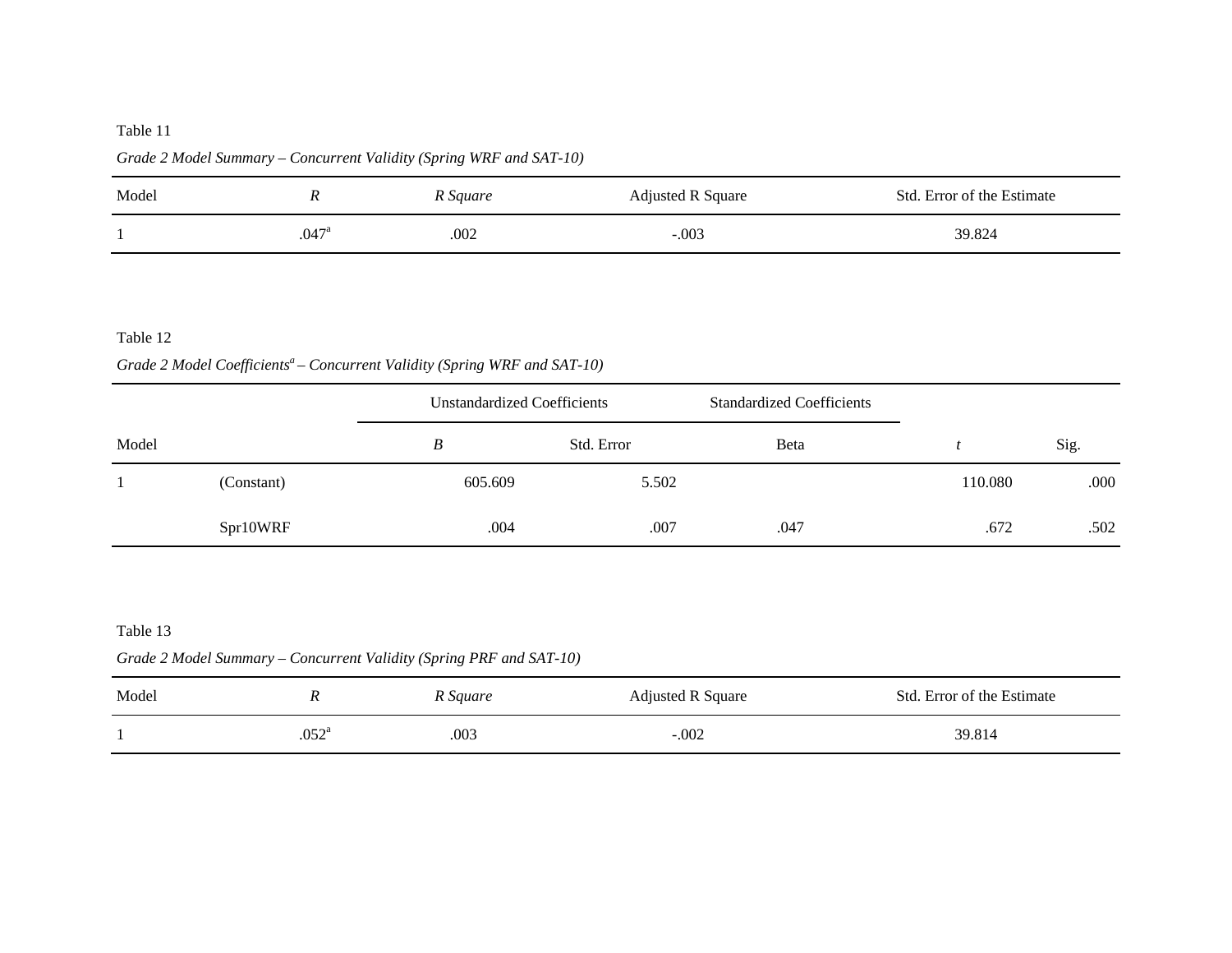# Grade 2 Model Coefficients<sup>a</sup> – Concurrent Validity (Spring PRF and SAT-10)

|       |            | Unstandardized Coefficients |            | <b>Standardized Coefficients</b> |         |      |
|-------|------------|-----------------------------|------------|----------------------------------|---------|------|
| Model |            | B                           | Std. Error | Beta                             |         | Sig. |
|       | (Constant) | 606.895                     | 3.781      |                                  | 160.512 | .000 |
|       | Spr10PRF   | .005                        | .007       | .052                             | .744    | .458 |

#### Table 15

## *Grade 2 Model Summary – Concurrent Validity (Spring MCRC and SAT-10)*

| Model |               | R Square | <b>Adjusted R Square</b> | Std. Error of the Estimate |
|-------|---------------|----------|--------------------------|----------------------------|
|       | $036^{\circ}$ | .001     | $-.004$                  | 39.842                     |

#### Table 16

## Grade 2 Model Coefficients<sup>a</sup> – Concurrent Validity (Spring MCRC and SAT-10)

|       |            | Unstandardized Coefficients |            | <b>Standardized Coefficients</b> |         |      |
|-------|------------|-----------------------------|------------|----------------------------------|---------|------|
| Model |            | B                           | Std. Error | Beta                             |         | Sig. |
|       | (Constant) | 608.474                     | 2.854      |                                  | 213.215 | .000 |
|       | Spr10MCRC  | .009                        | .017       | .036                             | .514    | .608 |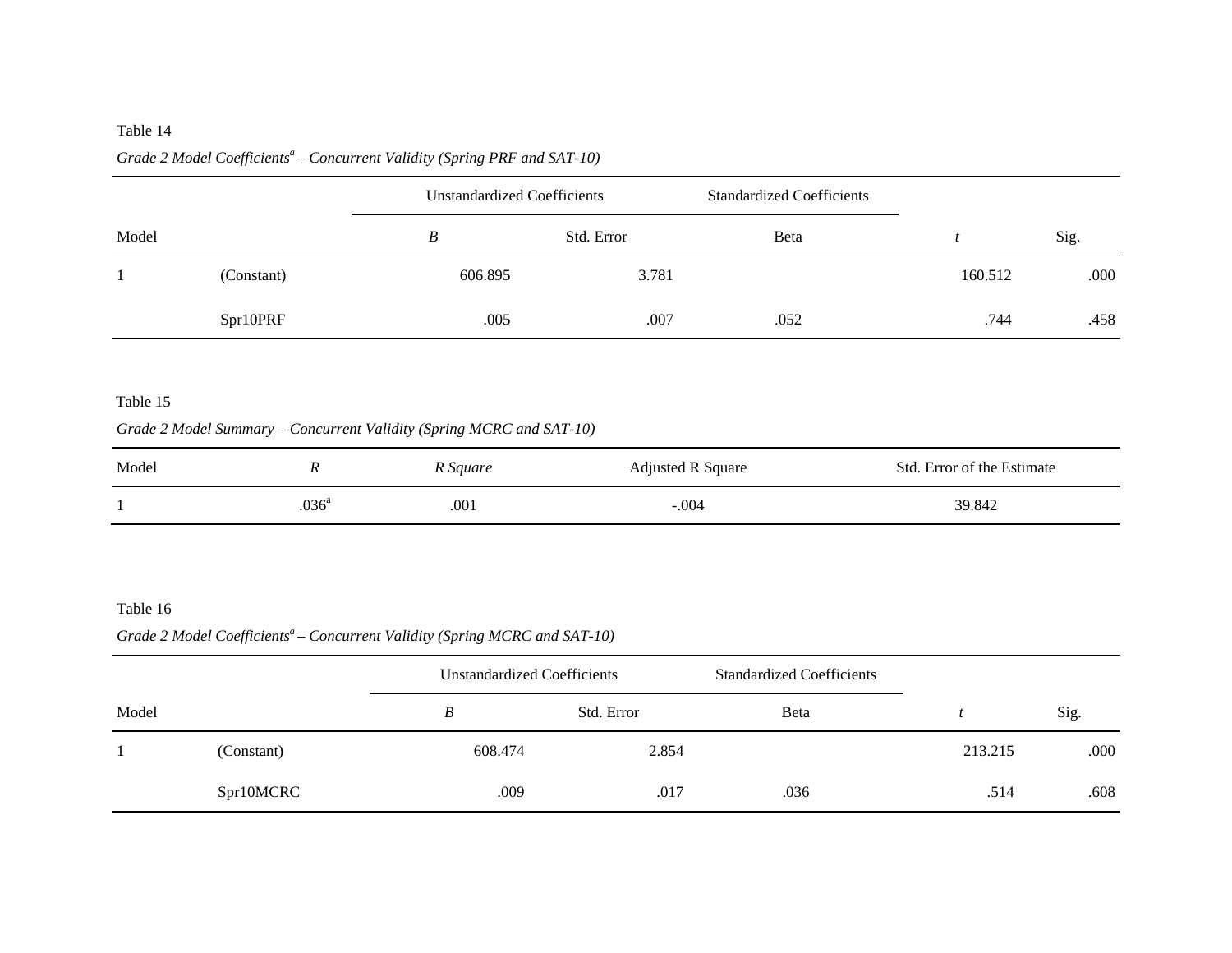## *Grade 2 Model Summary – Predictive Validity (Fall easyCBM® and SAT-10)*

|       |                |          |                          | <b>Change Statistics</b>      |                 |            |     |                 |               |
|-------|----------------|----------|--------------------------|-------------------------------|-----------------|------------|-----|-----------------|---------------|
| Model | $\mathbb{R}$   | R Square | <b>Adjusted R Square</b> | Std. Error of the<br>Estimate | R Square Change | $F$ Change | df1 | df <sub>2</sub> | Sig. F Change |
|       | $.683^{\rm a}$ | .466     | .458                     | 29.286                        | .466            | 55.585     |     | 191             | .000          |

a. Predictors: (Constant), Fall09MCRC, Fall09PRF, Fall09WRF

#### Table 18

## Grade 2 Model Coefficients<sup>a</sup> – Predictive Validity (Fall easyCBM® and SAT-10)

| Model |            | Unstandardized<br>Coefficients |            | Standardized<br>Coefficients |         | 95.0% Confidence Interval for $B$ |             |                    | Correlations |         |      |
|-------|------------|--------------------------------|------------|------------------------------|---------|-----------------------------------|-------------|--------------------|--------------|---------|------|
|       |            | B                              | Std. Error | Beta                         | ı       | Sig.                              | Lower Bound | <b>Upper Bound</b> | Zero-order   | Partial | Part |
| 1     | (Constant) | 556.451                        | 5.194      |                              | 107.140 | .000                              | 546.207     | 566.695            |              |         |      |
|       | Fall09WRF  | .655                           | .177       | .410                         | 3.708   | .000                              | .307        | 1.004              | .656         | .259    | .196 |
|       | Fall09PRF  | .119                           | .106       | .123                         | 1.122   | .263                              | $-.090$     | .329               | .617         | .081    | .059 |
|       | Fall09MCRC | 2.970                          | .962       | .218                         | 3.088   | .002                              | 1.073       | 4.866              | .559         | .218    | .163 |

a. Dependent Variable: SAT10 Reading Total Standard Score - 2nd Grade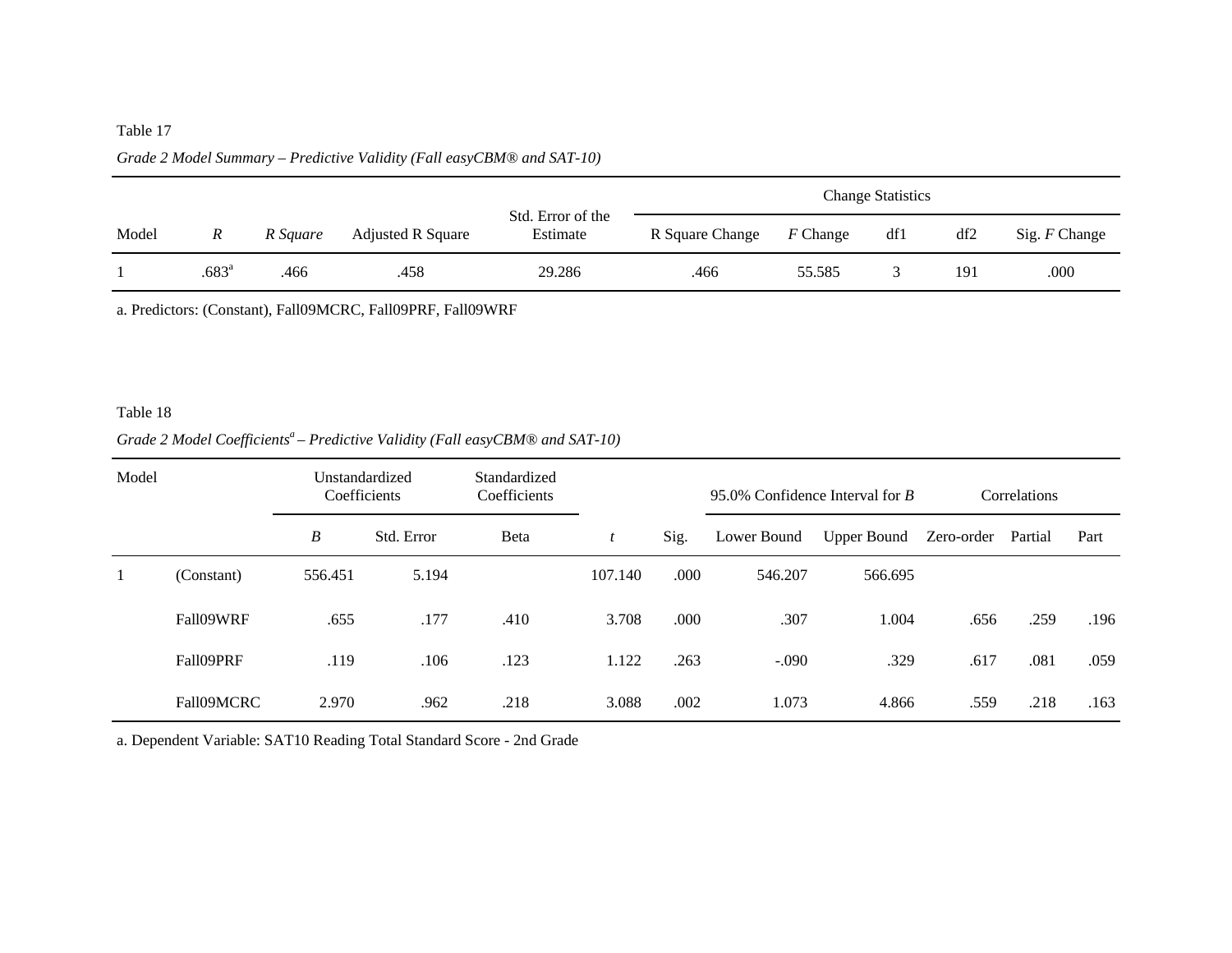| Model |                | R Square | <b>Adjusted R Square</b> | Std. Error of the Estimate |
|-------|----------------|----------|--------------------------|----------------------------|
|       | $.154^{\circ}$ | .024     | .019                     | 39.393                     |

## *Grade 2 Model Summary – Predictive Validity (Fall WRF and SAT-10)*

#### Table 20

## Grade 2 Model Coefficients<sup>a</sup> – Predictive Validity (Fall WRF and SAT-10)

|       | Unstandardized Coefficients |         |            | <b>Standardized Coefficients</b> |         |      |
|-------|-----------------------------|---------|------------|----------------------------------|---------|------|
| Model |                             | B       | Std. Error | Beta                             |         | Sig. |
|       | (Constant)                  | 606.053 | 3.017      |                                  | 200.890 | .000 |
|       | Fall09WRF                   | .030    | .013       | .154                             | 2.220   | .028 |

#### Table 21

## *Grade 2 Model Summary – Predictive Validity (Fall PRF and SAT-10)*

| Model |                | R Square | Adjusted R Square | Std. Error of the Estimate |
|-------|----------------|----------|-------------------|----------------------------|
|       | $.194^{\rm a}$ | .038     | .033              | 39.109                     |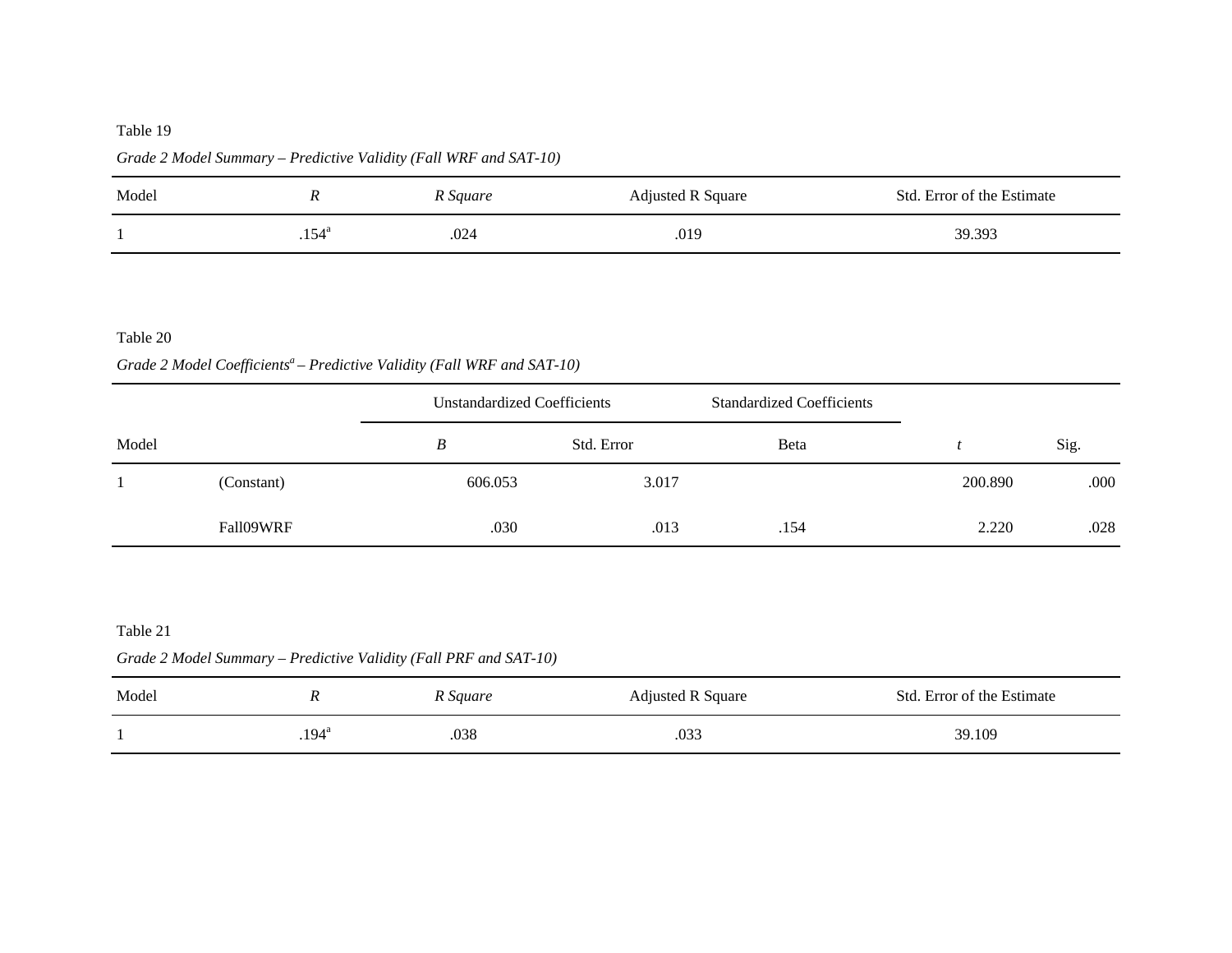# Grade 2 Model Coefficients<sup>a</sup> – Predictive Validity (Fall PRF and SAT-10)

|       |            | <b>Unstandardized Coefficients</b> |            | <b>Standardized Coefficients</b> |         |      |
|-------|------------|------------------------------------|------------|----------------------------------|---------|------|
| Model |            | B                                  | Std. Error | Beta                             |         | Sig. |
|       | (Constant) | 604.377                            | 3.149      |                                  | 191.907 | .000 |
|       | Fall09PRF  | .038                               | .013       | .194                             | 2.822   | .005 |

### Table 23

## *Grade 2 Model Summary – Predictive Validity (Fall MCRC and SAT-10)*

| Model |                   | R Square | Adjusted R Square | Std. Error of the Estimate |
|-------|-------------------|----------|-------------------|----------------------------|
|       | .070 <sup>a</sup> | .005     | .000              | 39.770                     |

#### Table 24

## Grade 2 Model Coefficients<sup>a</sup> – Predictive Validity (Fall MCRC and SAT-10)

| Model |            | Unstandardized Coefficients |            | <b>Standardized Coefficients</b> |         |      |
|-------|------------|-----------------------------|------------|----------------------------------|---------|------|
|       |            | B                           | Std. Error | Beta                             |         | Sig. |
|       | (Constant) | 608.081                     | 2.869      |                                  | 211.954 | .000 |
|       | Fall09MCRC | .013                        | .013       | .070                             | .001    | .318 |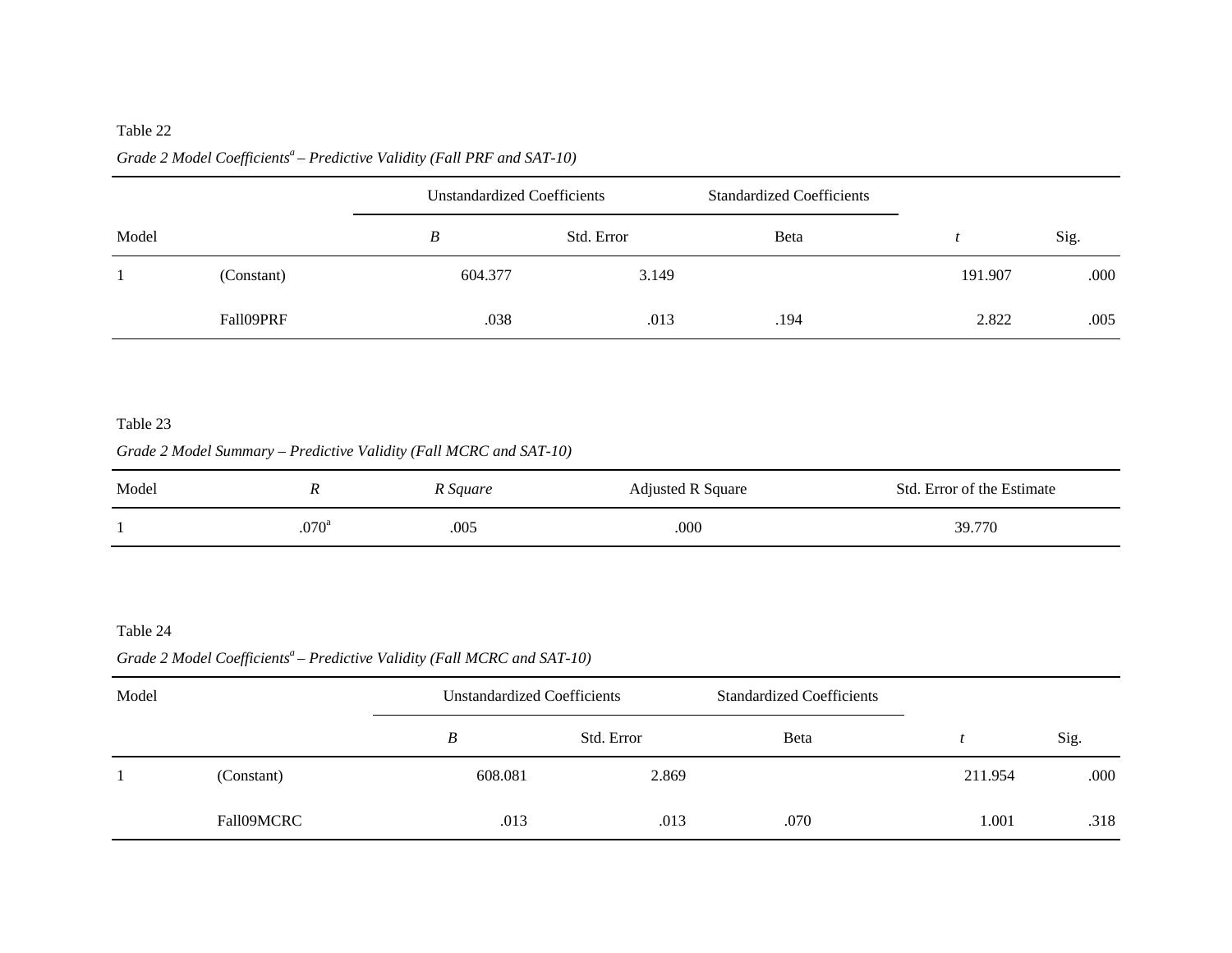## *Grade 2 Model Summary – Predictive Validity (Winter easyCBM® and SAT-10)*

|       |                     |          |                          |                               | <b>Change Statistics</b> |            |     |     |               |  |
|-------|---------------------|----------|--------------------------|-------------------------------|--------------------------|------------|-----|-----|---------------|--|
| Model | $\boldsymbol{R}$    | R Square | <b>Adjusted R Square</b> | Std. Error of the<br>Estimate | R Square Change          | $F$ Change | df1 | df2 | Sig. F Change |  |
|       | $.685^{\mathrm{a}}$ | .470     | .461                     | 29.187                        | .470                     | 57.541     |     | 195 | .000          |  |

a. Predictors: (Constant), Wint10MCRC, Wint10WRF, Wint10PRF

#### Table 26

## Grade 2 Model Coefficients<sup>a</sup> - Predictive Validity (Winter easyCBM® and SAT-10)

| Model        |            | Unstandardized<br>Coefficients |            | Standardized<br>Coefficients |         |      | 95.0% Confidence Interval for B |                    | Correlations |         |         |
|--------------|------------|--------------------------------|------------|------------------------------|---------|------|---------------------------------|--------------------|--------------|---------|---------|
|              |            | B                              | Std. Error | Beta                         | t       | Sig. | Lower Bound                     | <b>Upper Bound</b> | Zero-order   | Partial | Part    |
| $\mathbf{1}$ | (Constant) | 537.208                        | 6.185      |                              | 86.856  | .000 | 525.010                         | 549.407            |              |         |         |
|              | Wint10WRF  | .660                           | .233       | .409                         | 2.834   | .005 | .201                            | 1.119              | .617         | .199    | .148    |
|              | Wint10PRF  | $-.066$                        | .145       | $-.067$                      | $-.455$ | .650 | $-.351$                         | .220               | .589         | $-.033$ | $-.024$ |
|              | Wint10MCRC | 5.658                          | 1.001      | .405                         | 5.653   | .000 | 3.684                           | 7.632              | .633         | .375    | .295    |

a. Dependent Variable: SAT10 Reading Total Standard Score - 2nd Grade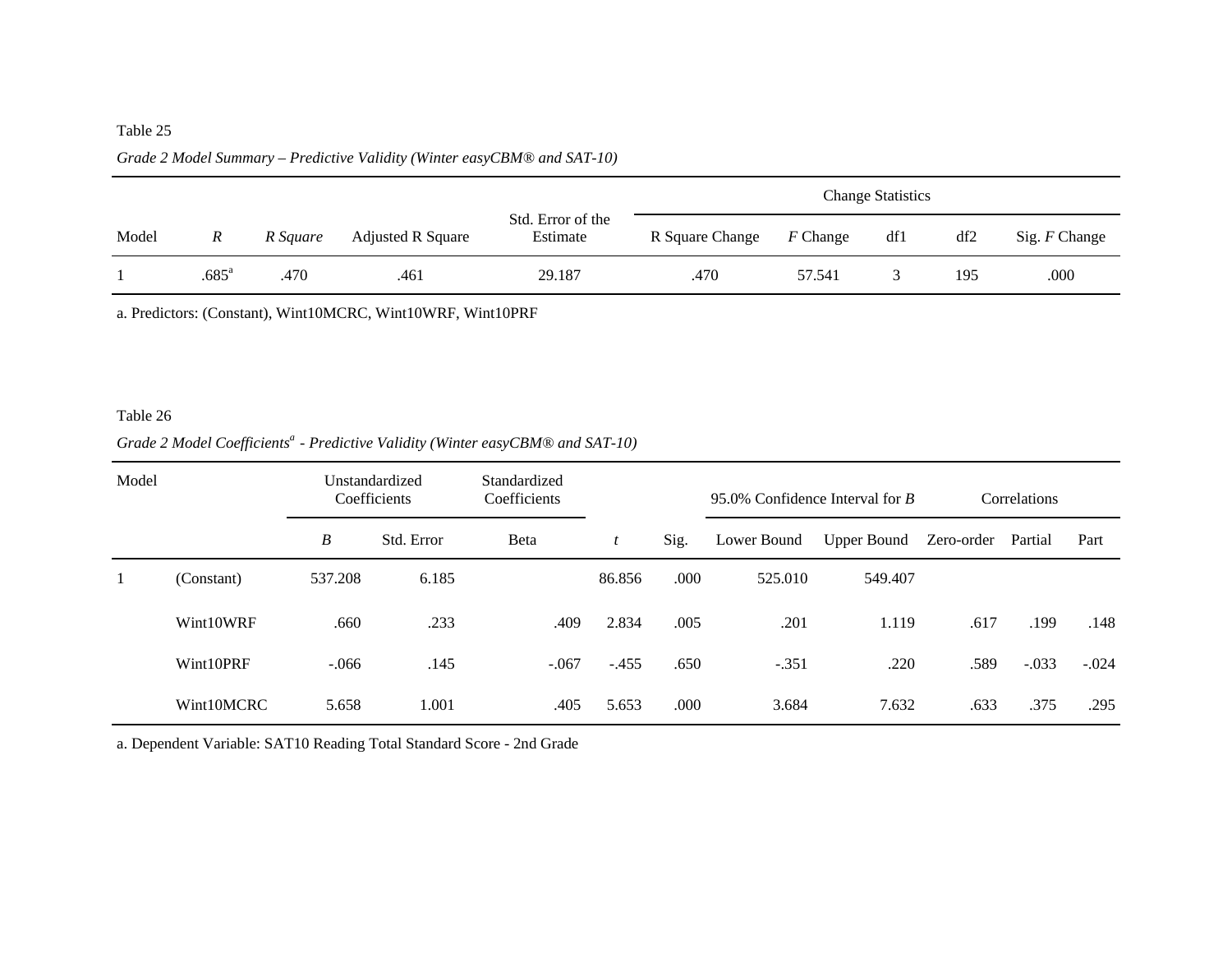| Model |                   | R Square | Adjusted R Square | Std. Error of the Estimate |
|-------|-------------------|----------|-------------------|----------------------------|
|       | .151 <sup>a</sup> | .023     | .018              | 39.412                     |

*Grade 2 Model Summary – Predictive Validity (Winter WRF and SAT-10)* 

#### Table 28

Grade 2 Model Coefficients<sup>a</sup> – Predictive Validity (Winter WRF and SAT-10)

| Model |            |         | Unstandardized Coefficients | <b>Standardized Coefficients</b> |         |      |
|-------|------------|---------|-----------------------------|----------------------------------|---------|------|
|       |            | B       | Std. Error                  | Beta                             |         | Sig. |
|       | (Constant) | 605.150 | 3.224                       |                                  | 187.684 | .000 |
|       | Wint10WRF  | .052    | .024                        | .151                             | 2.174   | .031 |

*Grade 2 Model Summary – Predictive Validity (Winter PRF and SAT-10)* 

| Model |              | R Square | Adjusted R Square | Std. Error of the Estimate |
|-------|--------------|----------|-------------------|----------------------------|
|       | 221a<br>$-1$ | .049     | .044              | 38.879                     |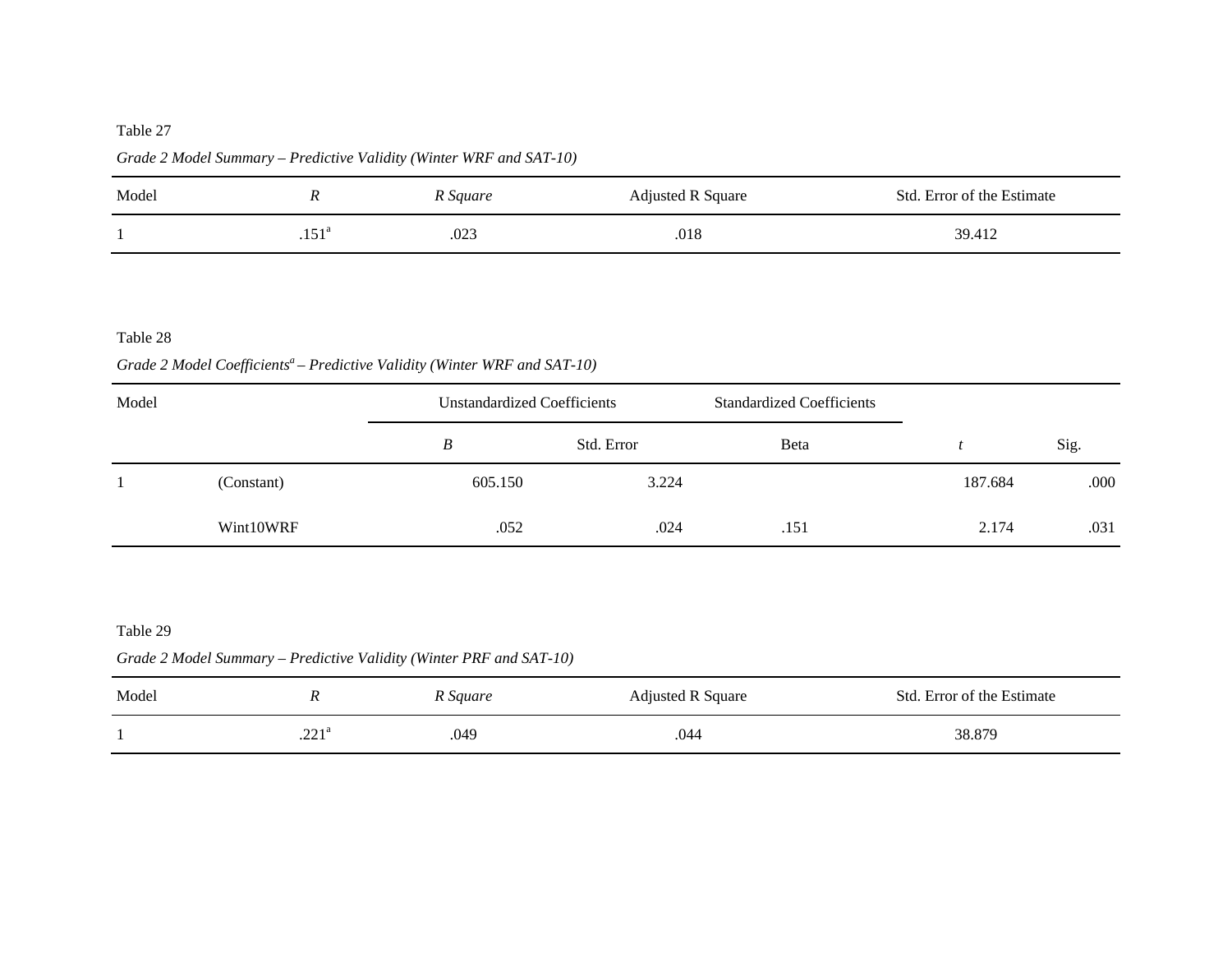## Grade 2 Model Coefficients<sup>a</sup> – Predictive Validity (Winter PRF and SAT-10)

| Model |            | Unstandardized Coefficients |            | <b>Standardized Coefficients</b> |         |      |
|-------|------------|-----------------------------|------------|----------------------------------|---------|------|
|       |            | B                           | Std. Error | Beta                             |         | Sig. |
|       | (Constant) | 600.743                     | 3.685      |                                  | 163.010 | .000 |
|       | Wint10PRF  | .076                        | .024       | .221                             | 3.234   | .001 |

#### Table 31

## *Grade 2 Model Summary – Predictive Validity (Winter MCRC and SAT-10)*

| Model |                   | R Square | <b>Adjusted R Square</b> | Std. Error of the Estimate |
|-------|-------------------|----------|--------------------------|----------------------------|
|       | .081 <sup>a</sup> | .006     | .002                     | 39.739                     |

#### Table 32

## Grade 2 Model Coefficients<sup>a</sup> – Predictive Validity (Winter MCRC and SAT-10)

| Model |            | Unstandardized Coefficients |            | <b>Standardized Coefficients</b> |          |      |
|-------|------------|-----------------------------|------------|----------------------------------|----------|------|
|       |            | B                           | Std. Error | Beta                             |          | Sig. |
|       | (Constant) | 609.511                     | 2.843      |                                  | 214.363  | .000 |
|       | Wint10MCRC | $-.019$                     | .017       | $-.081$                          | $-1.151$ | .251 |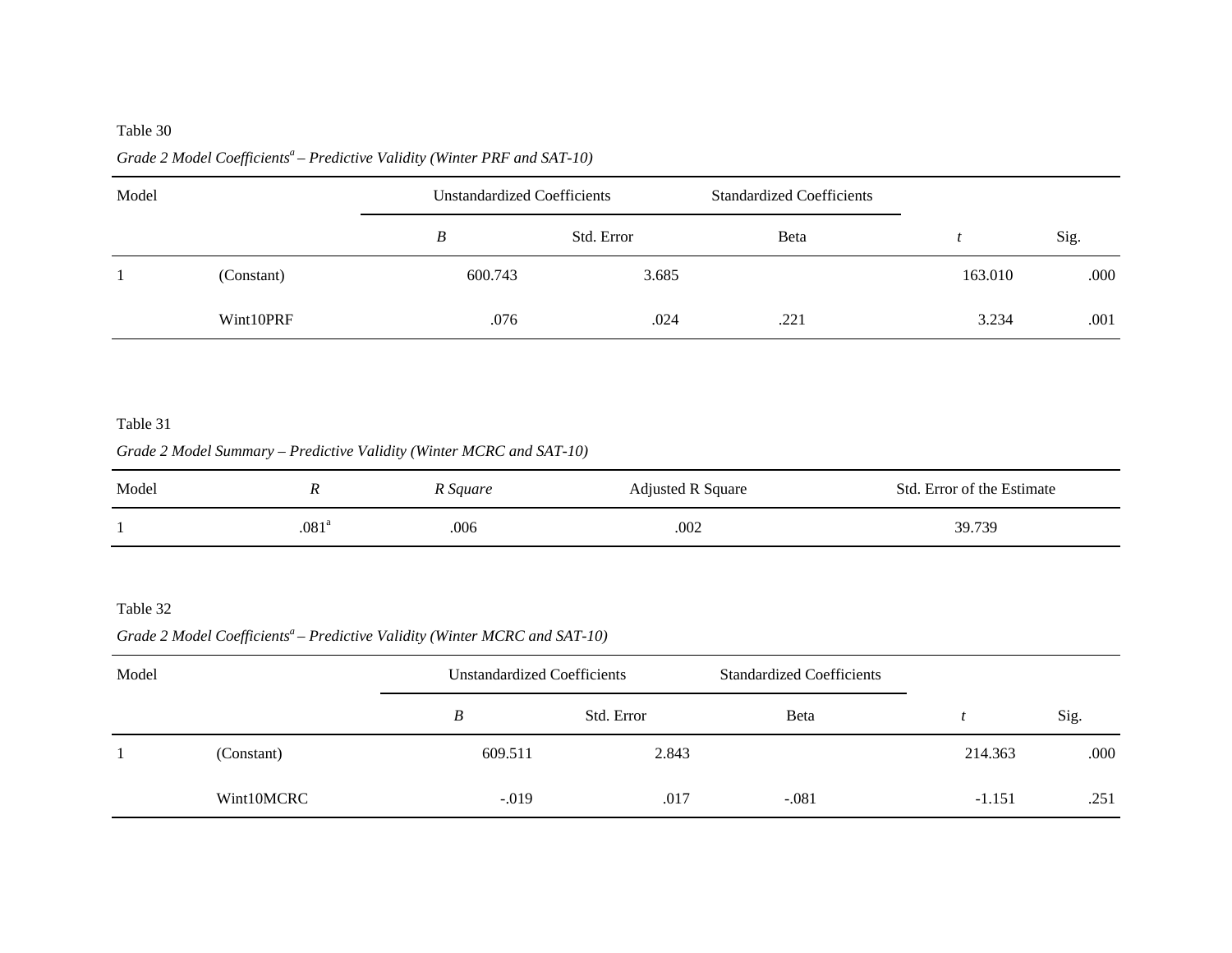## *Grade 2 CFA Model Fit Indices – Construct Validity*

|        | n    | <b>CFI</b> | TLI   | <b>RMSEA</b> |
|--------|------|------------|-------|--------------|
| Fall   | 1685 | 0.996      | 0.997 | 0.035        |
| Winter | 1973 | 0.995      | 0.998 | 0.031        |
| Spring | 1821 | 0.998      | 0.999 | 0.019        |